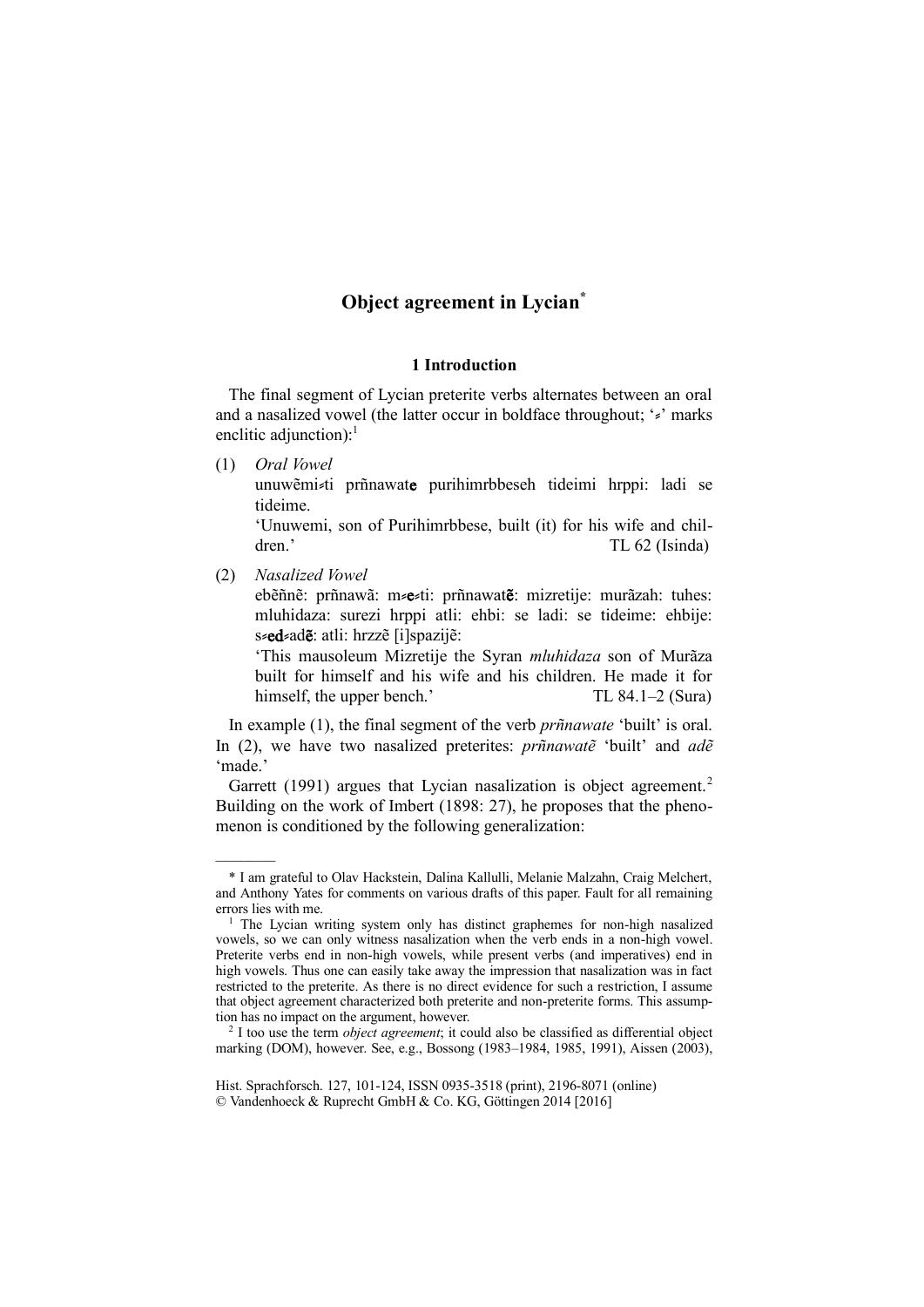#### (3) *The Garrett-Imbert Rule*

The nasalised preterite ending marks verbs with non-lexical (i.e., clitic or null) objects.<sup>3</sup>

This analysis readily captures examples such as (2) above. The objects of the verbs, namely *ebẽñnẽ prñnawã* 'this mausoleum' and *hrzzẽ*  [*i*]*spazijẽ* 'upper bench' are both dislocated and cross-referenced by a resumptive clitic pronoun (*e* and *ed*, respectively). On Garrett's analysis, it is the presence of these clitic pronouns that triggers object agreement.

While this analysis accounts for examples with dislocated noun phrases, it runs into difficulties with exceptions such as the following (example 1 from above is repeated here for convenience):

- (4) *Exceptions to the Garrett-Imbert Rule*
- a. unuwẽmi ti prñnawate purihimrbbeseh tideimi hrppi: ladi se tideime.

'Unuwemi, son of Purihimrbbese, built (it) for his wife and children.' TL 62 (Isinda)

- b. upazi(j)  $\varepsilon$ ene: prñnawate hrppi: prñnezi: ehbi. 'Upazi built this for his household.' TL 31.1–2 (Kadyanda)
- c. se pijetẽ: hrzzi: ñtatã: ladi: ehbi: se mñneteidehe esedẽñnewi ) se pijetẽ: ẽtri: ñtatã: prñnezi: atlahi: 'And he gave the upper sarcophagus to his wife and the collateral descendants of Mñneteide. And he gave the lower sarcophagus to his own household.' TL 36.5–6 (Xanthos)

In the first two examples, object agreement is predicted to occur but does not: in (4a), we expect nasalization because the verb lacks a surface object, while in (4b) the accusative clitic pronoun *ẽne* should trigger the nasalized ending. In example (4c), by contrast, object agreement is predicted not to occur: there are two tokens of the verb *pijetẽ*, the direct object of both of which is a full (non-dislocated) noun phrase, namely *hrzzi ñtatã* 'the upper sarcophagus' and *ẽtri ñtatã* 'the lower sarcophagus.'

I agree with Garrett (1991) that the nasal ending is a form of object agreement.<sup>4</sup> I argue, however, that the presence of the nasal morpheme

Swart (2007), Dalrymple and Nikolaeva (2011), and Coghill (2014). On my analysis, Lycian belongs to the Type 2 DOM languages in the typology of Dalrymple and Nikolaeva (2011: 215). In these languages, DOM is regulated solely by semantic features.

<sup>&</sup>lt;sup>3</sup> I presume that this rule was meant to be both necessary and sufficient for nasalization.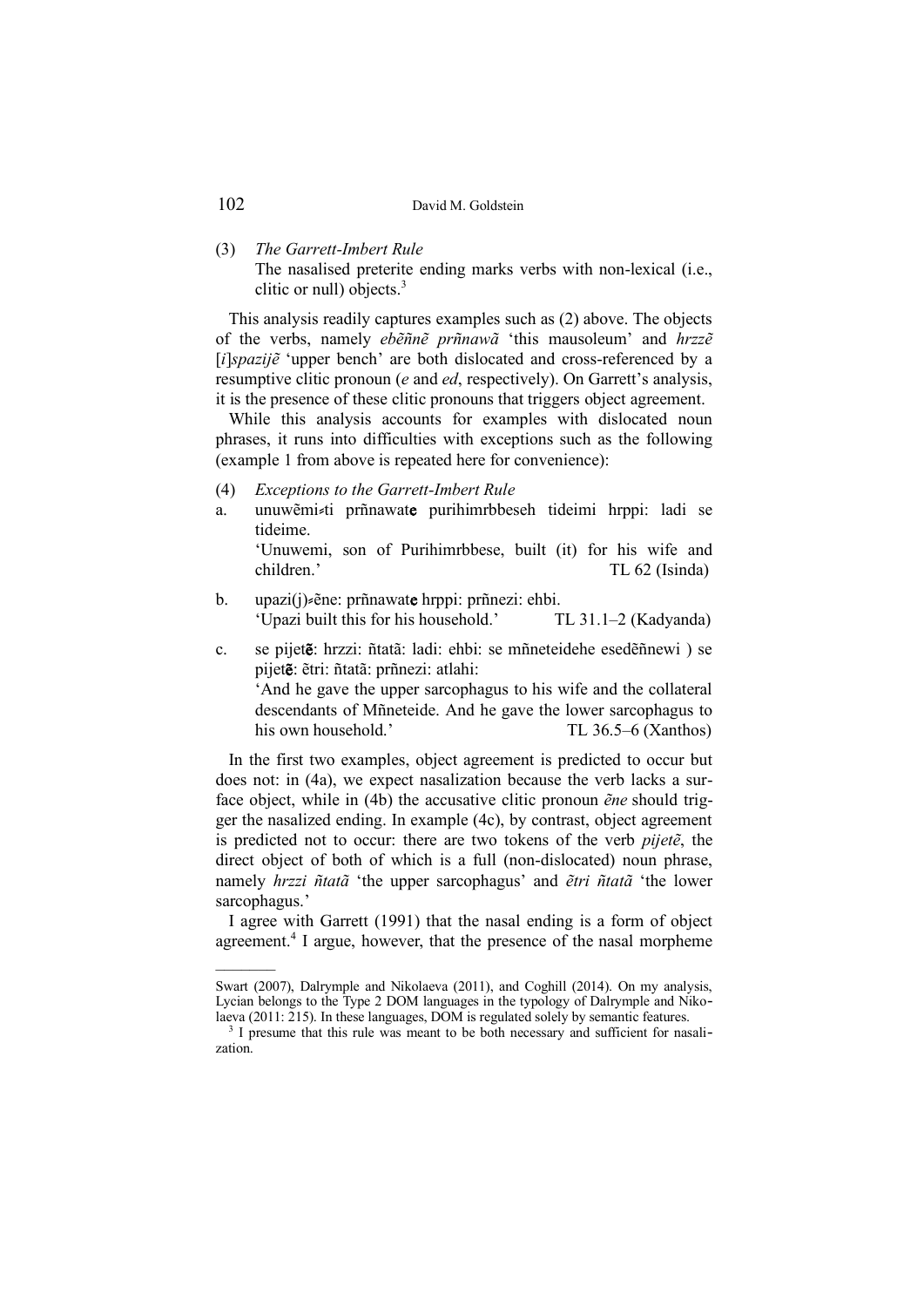is conditioned by the semantic properties of direct objects, and not their syntactic or lexical status. In particular, nasalization is triggered by uniqueness. Expressions, such as singular noun phrases, that refer to just one entity (relative to the context) trigger object agreement. So in example (4c), the noun phrases *hrzzi ñtatã* 'the upper sarcophagus' and *ẽtri ñtatã* 'the lower sarcophagus' both trigger object agreement because their referents are unique: there is one upper sarcophagus, and one lower sarchophagus. Section 2 provides further background on uniqueness and how it is extended to mass noun phrases and plurals.

Indefinite and demonstrative descriptions do not refer to unique entities in the local discourse context and therefore do not trigger object agreement. Indefinite descriptions can be satisfied by any entity in the discourse context that satisfies the description of the noun. Demonstratives are often said to be distinguished from definite descriptions and pronouns by cognitive salience: the entities referred to with demonstrative descriptions need to be salient or accompanied by additional information that makes them salient (Roberts 2002, Hawthorne and Manley 2015: 207–210). While demonstrative descriptions may thus end up with a unique referent, they do not presuppose uniqueness (Lyons 1999: 17, 21). In fact, they are typically used in contexts where there is a contrast between multiple entities that satisfy the description of the noun (Hawkins 1978). $5$ 

<sup>&</sup>lt;sup>4</sup> It is well known that object agreement and clitic doubling can be difficult to distinguish (Fuß 2005: 130–139, Preminger 2009, Kramer 2012, 2014). I take nasalized verbs in Lycian as an example of the former for three reasons. First, there is no clitic pronoun in the language that consists solely of the feature [+nasal]. Second, nasalization does not exhibit gender or number agreement with the object of the verb (as we would expect from a real pronoun). Third, nasalized verbs co-occur with pronouns, as in example (2) above; in clitic-doubling constructions, clitics typically double full noun phrases, not pronouns. Nasalization is therefore an agreement morpheme. In contrast to Garrett (1991), I do not use the term *clitic doubling* to describe examples such as (2). These are cases of clitic left-dislocation (CLLD), according to which a left-dislocated phrase is resumed by a pronoun (Samuels 2009). It is not entirely clear if Lycian has a clitic doubling construction of the sort found in the Balkans (on which, see, e.g., Kallulli and Tasmowski 2008), that is, where the doubled noun phrase is not dislocated and the doubling element is a clitic and not the nasalization affix. Example (12b) above is possibly one such case. Sideltsev (2011a, 2011b) argues that Hittite has clitic doubling.

<sup>&</sup>lt;sup>5</sup> It is commonly said that object agreement in various languages is conditioned by "definiteness." An explicit definition of this notoriously complex semantic phenomenon (or perhaps phenomena) is usually not offered, however. And indeed in many cases object agreement appears to be conditioned by factors that intersect or overlap with definiteness, but are not definiteness per se (Comrie 1989: 219, Croft 1990: 166–175, Lyons 1999: 49, 207–212). In Lycian, definiteness cannot be the conditioning factor of object agreement: however one defines this property, it will typically include demon-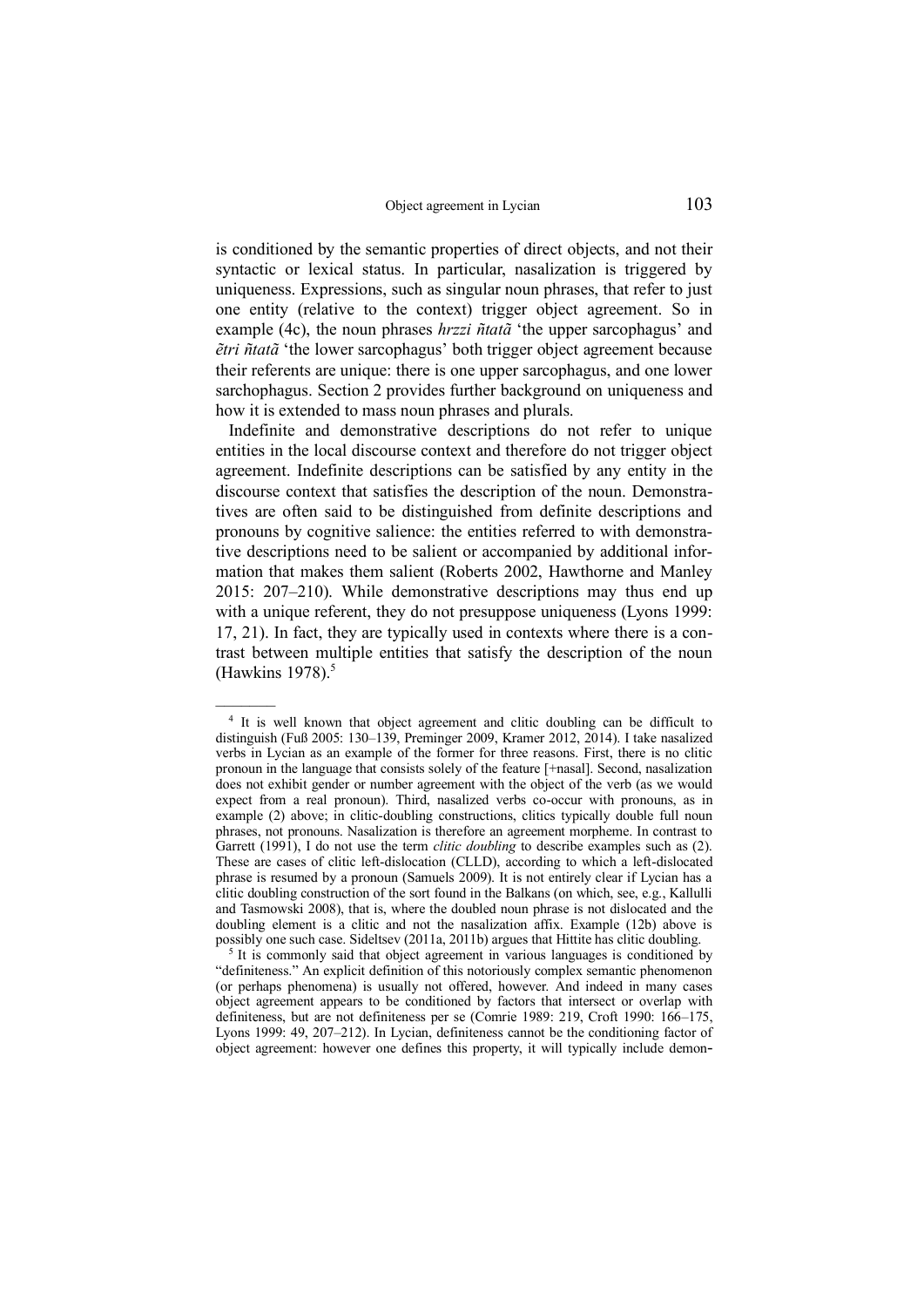As object agreement is not found in any other (attested) Anatolian language, and is otherwise unknown in archaic Indo-European, the question arises as to why it developed only in Lycian. While the paltry state of the data do not yet permit a definitive answer to this question, I suggest that verb-initial order was crucial to the development of object agreement. Furthermore, I argue that the heart of the change is the loss of the anaphoricity of the pronoun <sup>\*</sup>*≈om*.

The paper is organized as follows. Section 2 provides background on the semantic concepts of uniqueness and totality, which lays the foundation for sections 3 and 4. The former demonstrates that definite noun phrases, proper names, and anaphoric/cataphoric pronouns all trigger object agreement. The latter in turn shows that indefinite noun phrases (both specific and nonspecific) and demonstrative descriptions do not trigger object agreement. Section 5 argues that object agreement in Lycian is a main-clause phenomenon, and section 6 closes out the synchronic discussion with some problematic data. Section 7 then takes up the diachrony of Lycian object agreement. Section 8 offers concluding remarks and prospects for further research.

#### **2 Uniqueness and Totality**

This section offers background on the semantic properties of uniqueness and totality.<sup>6</sup> In the context of noun phrases and determiner phrases, uniqueness means that there is just one entity that satisfies the description of the noun phrase (Lyons 1999: 8, Kadmon 2001: 79–80). Many researchers have argued that uniqueness is the essential property of the definite determiner *the* in English (Hawkins 1991, Birner and Ward 1994, Abbott 1999, Kadmon 2001, Abbott 2008). Consider the following example (from Lyons 1999: 8):

(5) Mary's gone for a spin in the car she just bought.

On the uniqueness analysis of *the*, the definite determiner requires<sup>7</sup> that there be only one<sup>8</sup> car in the context that satisfies the description of

stratives (Lyons 1999: 21). And as witnessed above by the examples in (17) below, demonstrative descriptions in Lycian do not trigger object agreement.

<sup>&</sup>lt;sup>6</sup> The reader should be aware that there is an overwhelming amount of literature on definiteness and its linguistic realization (for overview articles, see Heim 1991, 2011). I have only presented here the essential aspects of this phenomenon that are necessary for understanding the analysis.

<sup>7</sup> I say *requires* here, because I interpret uniqueness with *the* as a presupposition, that is, as a requirement on the use of the word. This view has no impact on my analysis, however.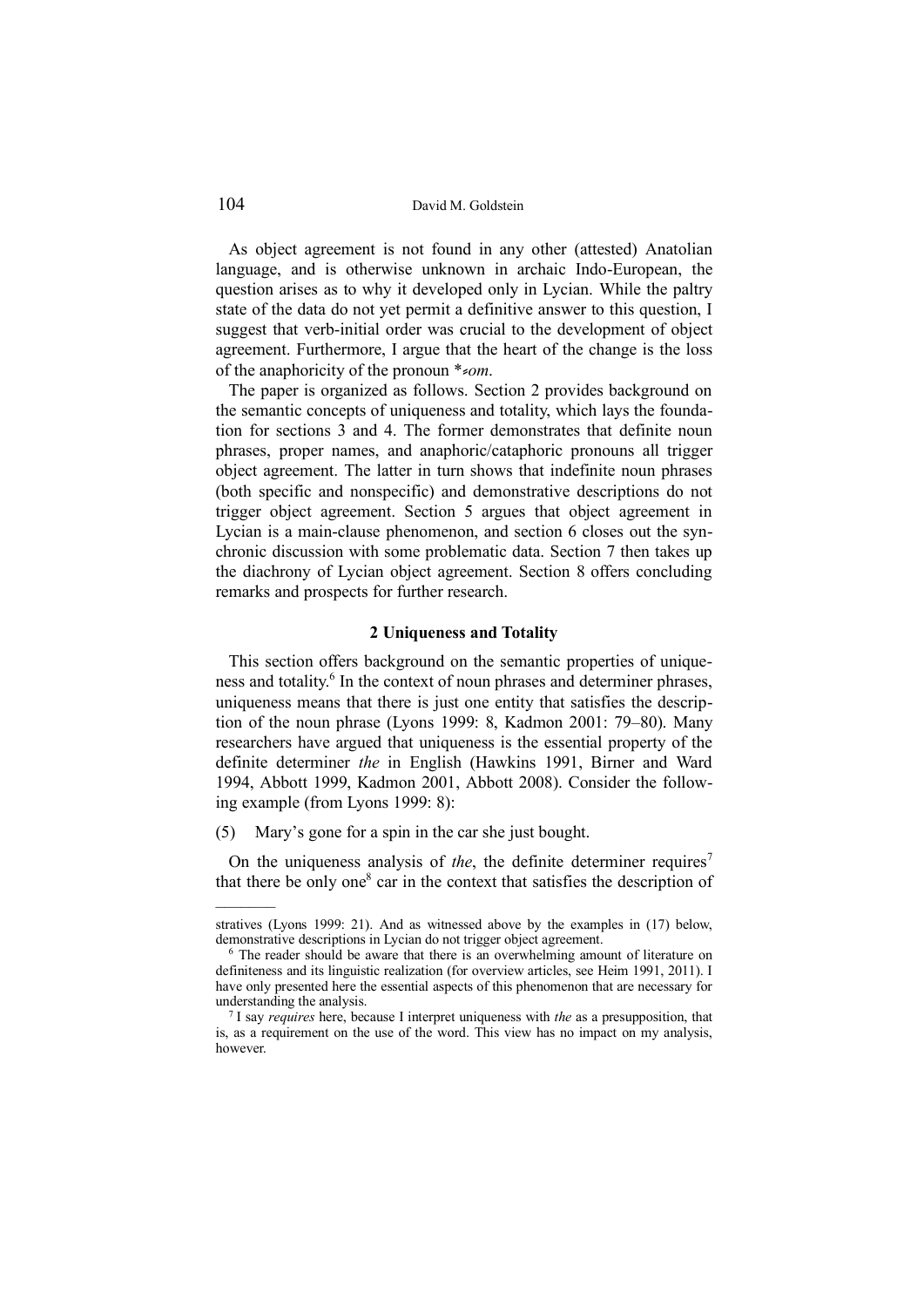the relative clause *she just bought*. With indefinite expressions (such as *a book*), there is no requirement of unique denotation: it need only be the case there is at least one entity that satisfies the description of the noun phrase. As with the most of the world's languages, Lycian has no definite determiner, so it is context alone that will tell us whether a translation into English with *the* is appropriate or not. On my analysis, if a noun phrase is rendered in English with *the*, it should trigger object agreement in Lycian.

With mass nouns and plural definite descriptions, uniqueness refers to a maximality or totality of the set denoted by the noun phrase (Lyons 1999: 11). In the following example, *shampoo* has a mass reading (adapted from Lyons 1999: 10, ex. 30b):

(6) *Mass Noun*

–––––––

I can't find the shampoo I put in the bathroom this morning.

What the speaker cannot find is the total amount of shampoo that he put in the bathroom. With plural nouns, *the* appears to encode universal quantification (from Lyons 1999: 11, example 38):

- (7) *Plural Definite Description*
- a. I've washed the dishes.
- b. I've washed all the dishes.

The intuition is that both of these sentences are false in a context with unwashed dishes (Lyons 1999: 11).

As Lyons (1999: 12) notes, uniqueness and totality are the same phenomenon at heart: uniqueness is simply totality when the number of objects satisfying the description of the noun is only one (cf. Hawkins 1978, Sharvy 1980: 623).<sup>9</sup> I accordingly use the term *uniqueness* in a non-standard way, to encompass both uniqueness and totality.

### **3 Object Agreement Triggers**

This section presents evidence that definite descriptions, proper nouns, and anaphoric pronouns all trigger object agreement.

<sup>&</sup>lt;sup>8</sup> Uniqueness in first-order predicate logic is defined as follows:  $\exists x.[P(x) \wedge \forall x[P(x)]$  $\rightarrow$  y = x]], which is read 'There is an *x* that is *P* and every *y* that is *P* is identical to *x*.' This goes back to Russell (1905) and does not work for mass nouns and count plurals (Sharvy 1980: 607).

<sup>&</sup>lt;sup>9</sup> If we think in terms of sum individuals or groups (e.g., Link 1983), then uniqueness and totality both involve maximality. The difference between them comes down to the internal make-up of the group, i.e., whether it is singleton or not (see further Sharvy 1980).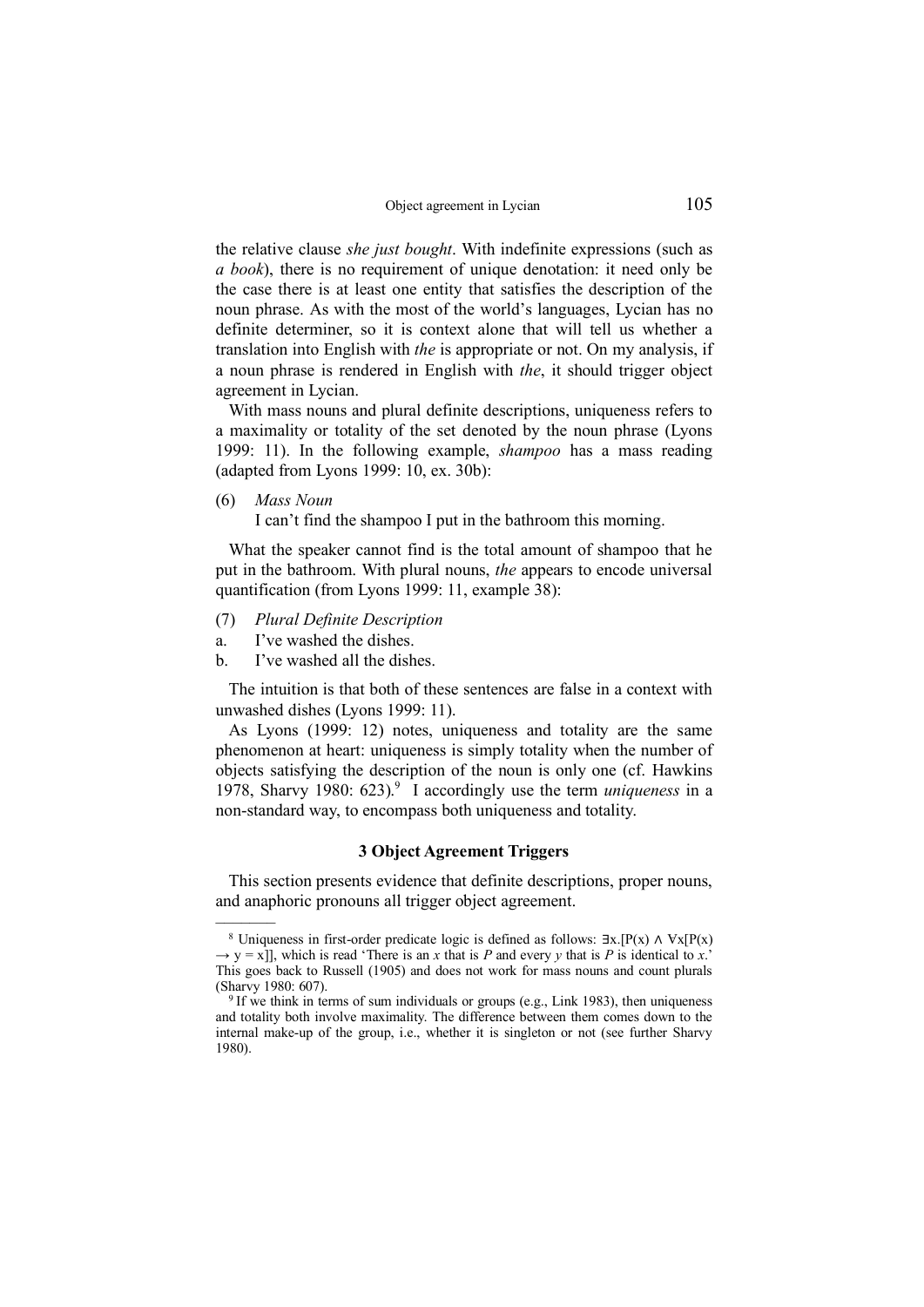### *3.1 Definite Descriptions*

The following noun phrases have unique reference and therefore trigger object agreement:<sup>10</sup>

- (8) *Definite Descriptions*
- a. se pijetẽ: hrzzi: ñtatã: ladi: ehbi: se mñneteidehe esedẽñnewi ) se pijetẽ: ẽtri: ñtatã: prñnezi: atlahi:

'And he gave the upper sarcophagus to his wife and the collateral descendants of Mñneteide. And he gave the lower sarcophagus to his own household.' TL 36.5–6 (Xanthos)

b. ebẽñnẽ: xupu: m⸗e⸗ti: prñnawatẽ: idamaxzza: uherijeh tideimi: hrppi ladi ehbi: se tideime: sezi pijete pijatu: miñti: etri: xupu: sixli: aladehxxãne: se hrzzi tupm̃me: sixla:

'This tomb, Idamaxzza, son of Uherije, built for his wife and children. And they gave as a gift to the mindis the lower tomb to be *alaha*- for a shekel and the upper for two shekels.'

TL 57.3–6 (Antiphellos)

c. ebẽñnẽ: xupã: mzenzadẽ: krehẽnube: szẽ pijetẽ wazijeje se(j) zeni: se pi[j]etẽ: miñti ñtawãtã

'This tomb, Krehẽnube made. And he gave it to Wazije and his mother. And the local authority granted (their) inclusion<sup>?</sup>.'

TL 52 (Sidek-Yayla)

Example (8a) has already been discussed: *hrzzi ñtatã* '(the) upper sarcophagus' and *ẽtri ñtatã* '(the) lower sarcophagus' refer to unique entities in the mausoleum introduced at the beginning of the inscription. Example (8b) follows the same pattern; it differs only in that a tomb (*xupu*) is being described. In example (8c), the meaning of *ñtawãtã* is not completely secure, but if we interpret it as 'inclusion,' it refers to that of Wazije and his mother. So uniqueness is satisfied.

Proper nouns are aligned with definite descriptions in that they are used as though they were absolutely unique (Lyons 1999: 21–22). They accordingly trigger object agreement:

<sup>&</sup>lt;sup>10</sup> My analysis would predict that TL 114 belong to this category, but given the difficulties of interpreting the text, it must remain unclassified: *esedeplẽmeje*: *me*⸗*j*⸗*adẽ*: *tesi*: *miñti awahai*: *xupa*: *ehbi*: *se*⸗*i*⸗*ne*: *epñ*: *puñtẽ me*⸗*i*: [*a*]*wahi*: *tesi*: *aladahali* -).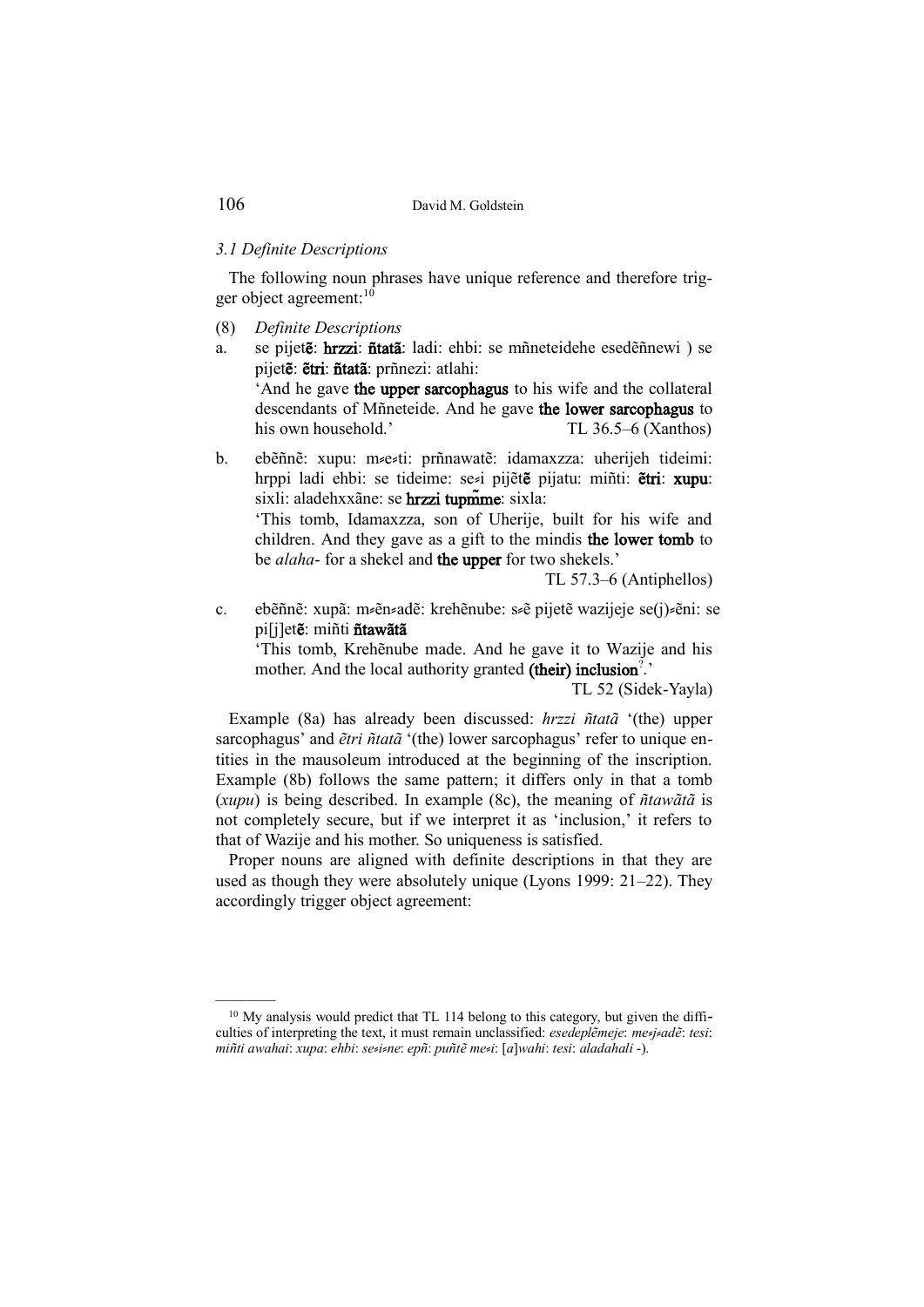- (9) *Personal Name*<sup>11</sup>
- a. se i pñ pud**ě**: idãxre: maxah: xahbu: xili 'And afterwards Idãxre son of Maxa inscribed thereon (his) grandson Xili.' TL 78.5 (Tyssa)
- b. se=ñne=ñte=pddẽ=had**e**: trmile: pddẽnehm̃mis: ijeru: se=natrbbijẽmi: se(j) arñna: asaxlazu: erttimeli: 'And he appointed for the Lycians Ijera and Natrbbijemi as depu-

ties, and for Xanthos Ertimmeli as governor.' N320.2–5 (Xanthos)

c. se≠ñn≠ait**ẽ**: kumazu: mahãna: ebette: eseimiju: qñturahahñ: tideimi: se=de: eseimijaje: xuwati=ti:

'They made Eseimija son Qñturahahñ priest for these gods and the one who accompanies Eseimija.' N320.9–11

In each example, the direct object of the verb is a personal name.

#### *3.2 Anaphoric Pronouns*

Pronouns prototypically refer back (or ahead) to entities that have been (or will be) named or described. As their reference is determined by their antecedents, it tends to be unique. In fact, Lyons (1999: 32) characterizes the content of a pronoun as a definite noun phrase minus its descriptive content.

The most prominent example of an anaphoric pronoun triggering object agreement comes from clitic left dislocation (CLLD), where the resumptive pronoun uniformly triggers object agreement:

- (10) *Resumptive Pronoun with CLLD*
- a. eb**ẽñnẽ: xupã:** m<sup>2</sup>ẽn2adẽ: krehẽnube: s<sup>2</sup>ẽ pijetẽ wazijeje se(j)<sup>2</sup>ẽni: se pi[j]etẽ: miñti ñtawãtã

'This tomb, Krehẽnube made. And he gave it to Wazije and his mother. And the local authority granted (their) inclusion<sup>?</sup>.

TL 52 (Sidek-Yayla)

b. eb**ẽñnẽ**: prñnawã mzezti prñnawat**ẽ** xisterija xzzbãzeh tideimi hrppi: ladi ehbi se tideime.

'This mausoleum, Xisterija, child of Xzzbãzeh, built it for his wife and children.' TL 19 (Pinara)

c. ebẽñnẽ: prñnawã: mzezti prñnawatẽ: xluwãnimi: hrppi ladi: ehbi: se tideime ehbije: ẽnẽ periklehe: xñtawata.

<sup>11</sup> See also N320.9-11 with Garrett (1991: 22).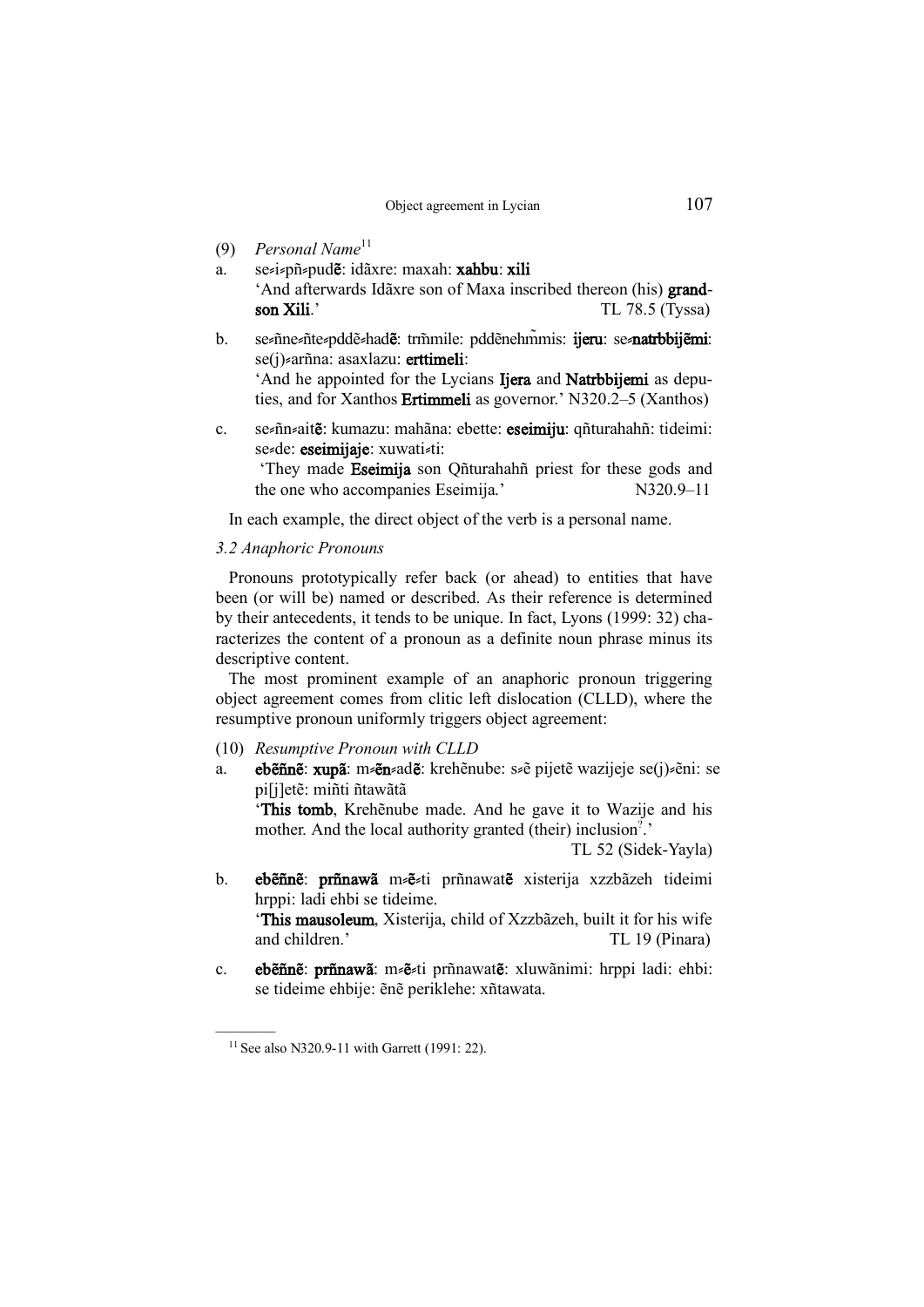'This mausoleum, Xluwãnimi built it for his wife and children under the rule of Perikles.' TL 67 (Timiusa)

Examples of this type are robustly attested in Lycian. They tend to follow a stereotypical format, in which a left-dislocated demonstrative description (such as 'this tomb') is resumed with a pronoun (for more on CLLD, see Cinque 1990, Rizzi 1997). The resumptive pronoun is bound by this antecedent, to which it uniquely refers. It is crucial to appreciate that object agreement is triggered by the resumptive pronoun and not by the dislocated noun phrase. As we will see in section 4.2, non-dislocated demonstrative descriptions do not trigger object agreement.

With right dislocation of an NP (on which, see McCone 1979, and further Gonda 1959: 7–70, Krisch 1997, McCone 1997), the cataphoric pronoun also triggers object agreement:

(11) *Cataphoric Pronoun with Clitic Right Dislocation* ebẽñnẽ: prñnawã: m⸗e⸗ti: prñnawatẽ: mizretije: murãzah: tuhes: mluhidaza: surezi hrppi atli: ehbi: se ladi: se tideime: ehbije: s **ed** adë: atli: hrzzë [i]spazijë:

'This mausoleum Mizretije the Syran *mluhidaza* son of Murãza built for himself and his wife and his children. He made it for himself, the upper bench.' TL 84.1–2 (Sura)

The standard order is for accusative direct objects to precede datives. Here, however, the direct object follows the dative, as it has been dislocated to the right edge of the clause. The cataphoric pronoun *ed* is bound by the dislocated phrase, *hrzzẽ* [*i*]*spazijẽ*.

Non-resumptive anaphoric pronouns also trigger object agreement:

(12) *Non-Resumptive Pronouns* a. s≠e≠ije: ñta tãt**ẽ**.

'They interred them therein.' TL 39.7 (Xanthos; cf. TL 42.4)

- b. s**ed(e)** de tuwet**ẽ**: kumezija: tere tere trqqñti: pddãtahi: 'And he established them as sacred precincts everywhere to the local storm god.' TL 44b.51–52 (Xanthos)
- c. ebẽñnẽ: xupã: m¤ẽn≥adẽ: krehẽnube: s≠ẽ pijetẽ wazijeje se(j)≥ẽni: se pi[j]etẽ: miñti ñtawãtã

'This tomb, Krehẽnube made. And he gave it to Wazije and his mother. And the local authority granted (their) inclusion<sup>?</sup>.'

TL 52 (Sidek-Yayla)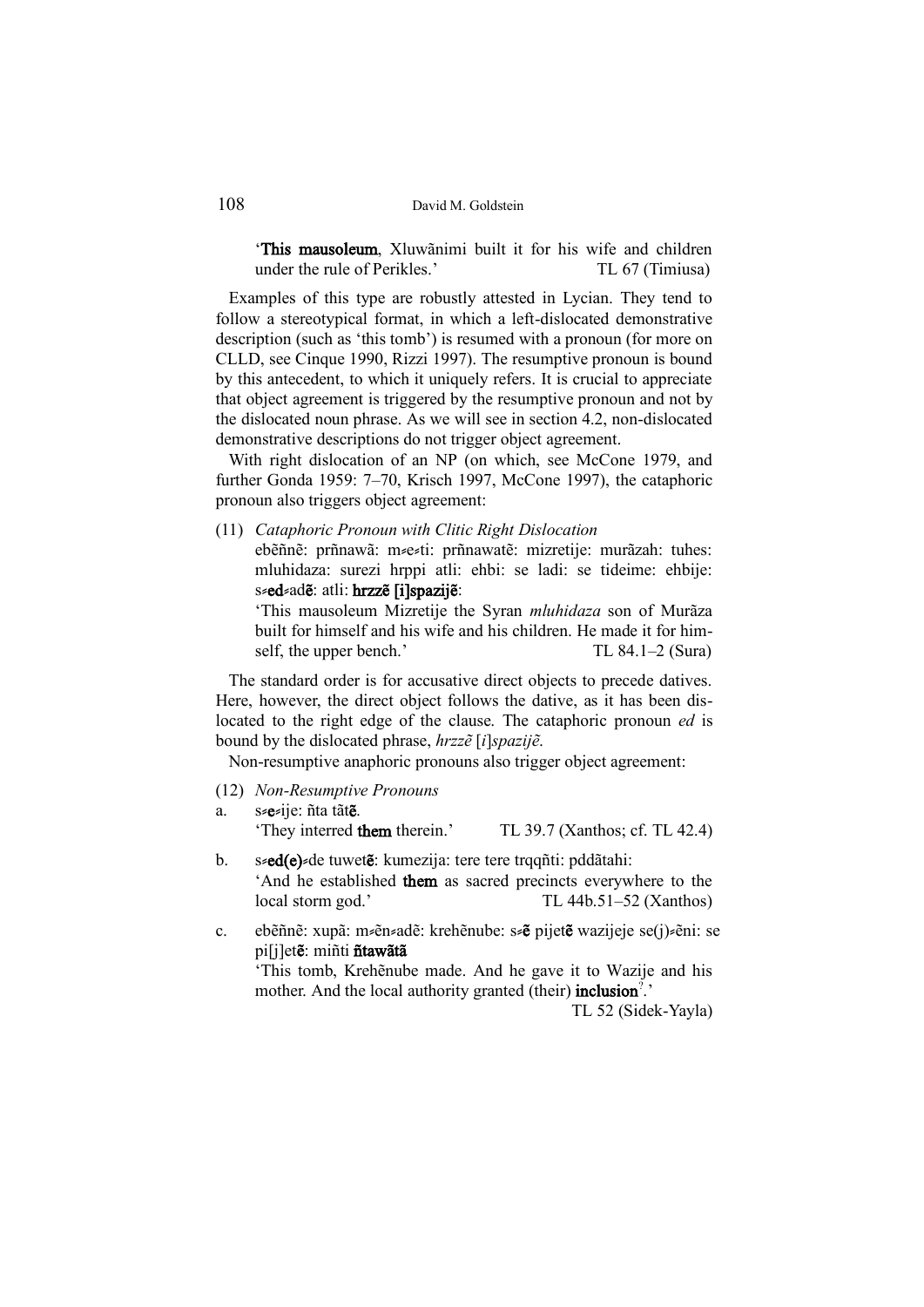In example (12a), the pronoun *e* 'them' refers to the total number of people to be buried and triggers object agreement on *tãtẽ* '(they) interred.' In (12b), the pronoun *ed(e)* 'them' triggers object agreement on the verb *tuwetẽ* '(they) established.' In (12c), the pronoun *ẽ* triggers nasalization on the verb *pijetẽ* '(he) gave' in the first line of the inscription.

When the antecedent of an embedded relative clause is unique, object agreement on the matrix verb is triggered:

(13) *Embedded Clause with Unique Antecedent* sezi pijẽtẽ: arawã: ehbijẽ: esizti: 'And they gave him the freedom (of) what is his.'

N320.11–12 (Xanthos)

The antecedent of the relative pronoun, *arawã* 'freedom,' is an abstract noun. What has been granted is a particular freedom, namely the use without taxation of what belongs to the referent.

Headless embedded relative clauses can also trigger object agreement on the matrix verb (see further Garrett 1991: 20–21):

(14) *Headless Embedded Relative Clause*

–––––––

a. ebẽñnẽ: xupã: m e ti pr[ñ]nawatẽ: apñnãtama hrppi: ladi: e[h]bi: se tideime: mezizpñ: pud**ẽ: ti ñte** xahba: [eh]bi: wazzije: kbatra 'This tomb, Apñnãtama built for his wife and son. Afterwards his grandchild, daughter of Wazzije, inscribed on it what is inside.'

N320.22–23 (Xanthos)

b. sezwa(j)zait**ẽ:** kumaha: **ẽti sttali: ppuweti: km̃mẽ: ebehi:** xñtawataha: xbidẽñnaha: se⸗(A)rKKazumaha:

'And they consecrated what is engraved on this stele to the king of Kaunus and ArKKazuma.' TL 87 (Myra)

Despite the absence of the resumptive pronoun, object agreement is triggered because of the meaning of the relative clause. In both cases they refer to the totality of what is written, whether on the inside of the tomb in the case of (14a), or on the stele in (14b). This is the same property of totality that we observed for mass nouns with the definite determiner *the* above in section 2.<sup>12</sup>

<sup>&</sup>lt;sup>12</sup> The Greek version of (14b), N320G, has the following relative clause at lines 28– 29: ὅσα ἐν τῆι στήληι ἐγγέγραπται. This relative clause is also headless and refers to the totality of what has been inscribed on the stele.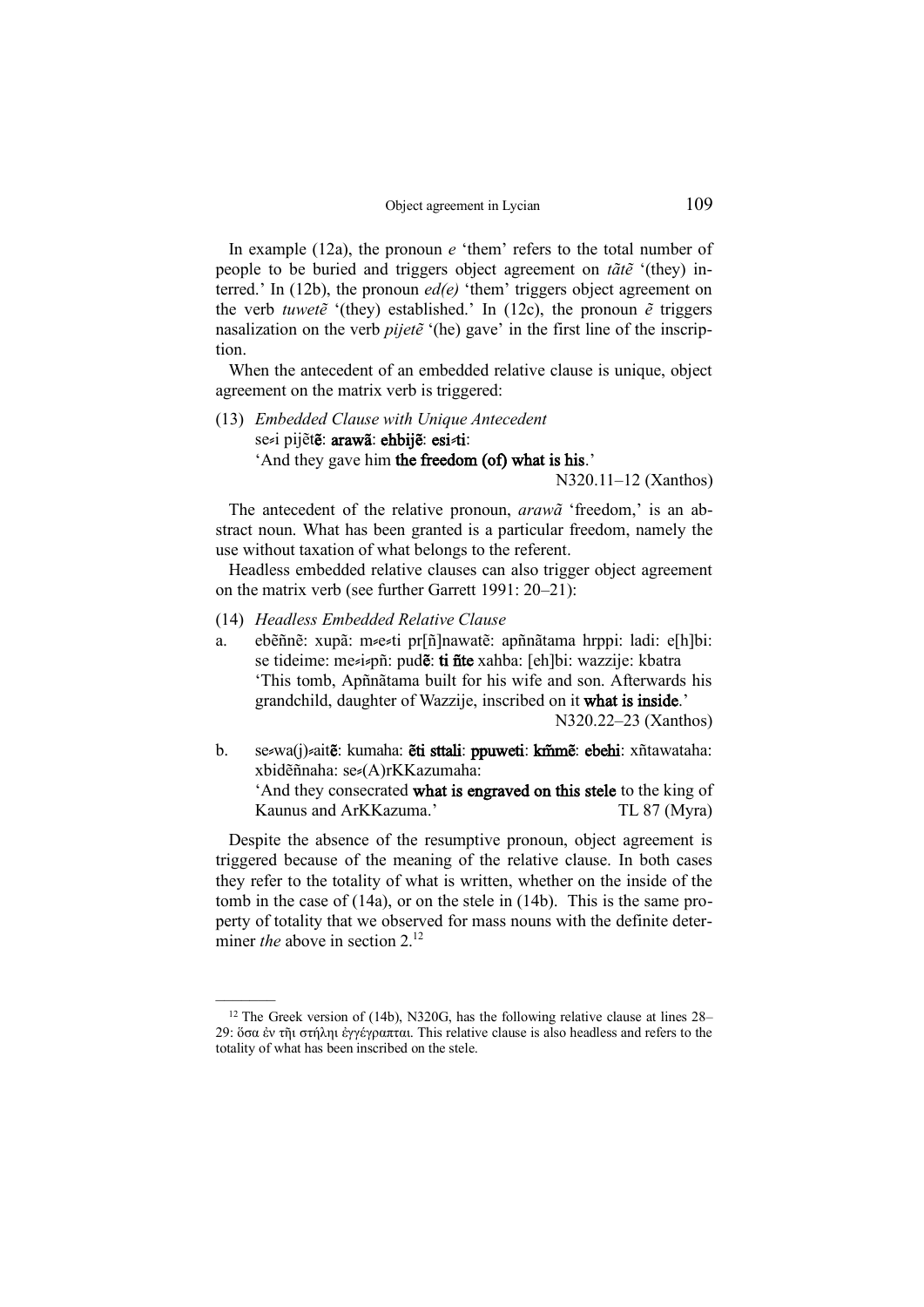# **4 No Object Agreement**

This section presents evidence that indefinite and demonstrative descriptions do not trigger object agreement.

#### *4.1 Indefinite NPs*

As Indefinite NPs do not refer to a single unique entity in the singular or a totality in the plural, they do not trigger object agreement:

(15) *Left-Dislocated NP with No Resumptive Pronoun* kbi tike me⸗i nipe ñtepi tãtu 'Anyone else, let them not put in here.'

TL 88.3 (Myra, see also 93.2)

Here the indefinite non-specific phrase *kbi tike* 'anyone else' is leftdislocated, but is not cross-referenced with a resumptive pronoun, as the resumptive pronoun only co-occurs with dislocated phrases that are definite (Garrett 1992: 208). This example illustrates an important distinction between CLLD and object agreement. Definiteness is a necessary but not sufficient condition on CLLD, which is to say that all dislocated phrases in the CLLD construction are definite, but mere definiteness does is not enough to trigger CLLD. By contrast, the semantic feature of uniqueness/inclusiveness is both a necessary and sufficient condition on object agreement.

Non-dislocated indefinite noun phrases also do not trigger object agreement:

- (16) *Indefinite NPs*
- a. me=ñ[ne]: t[a]mã: axa: 'I built a house for them.' TL 44c.14–15 (Xanthos)

b. se $\leq$ ti: teθ $\theta$ iweibi: ade mẽ: leθ $\theta$ i: qlã: 'And Teθθiweibi likewise built himself a (sacred) precinct of Leto.' TL 44b.60–61

While the interpretation of these examples is not entirely straightforward, the objects in both cases appear to be indefinite and specific. That is, there is a particular house and a particular sacred precinct that the author of the text has in mind.

#### *4.2 Demonstrative Descriptions*

Demonstrative descriptions typically refer to an entity in the spatiotemporal environment (Diessel 1999: 94–95). As their referents are usu-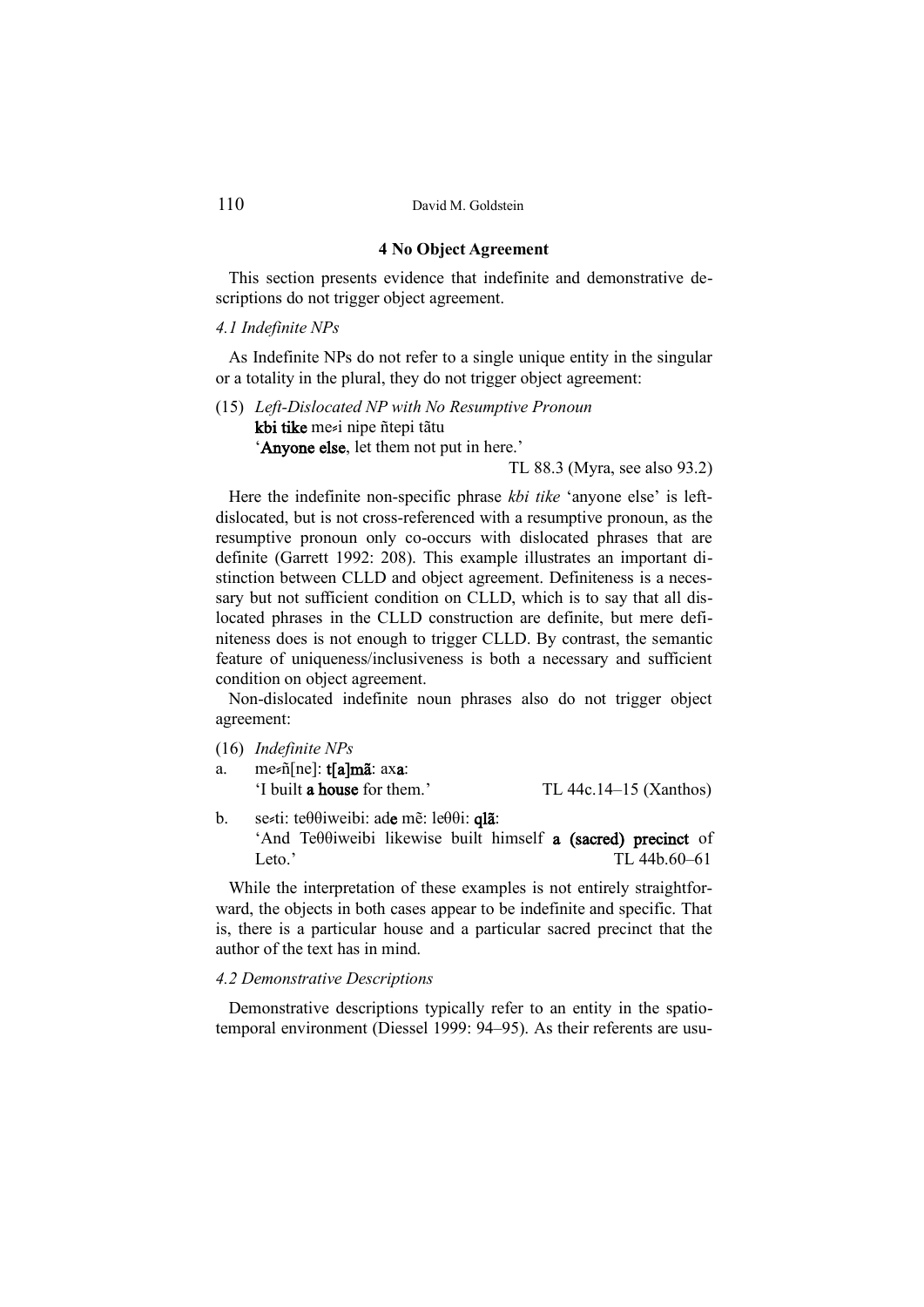ally established with the aid of supplemental information, they do not presuppose uniqueness and accordingly do not trigger object agreement:

- (17) *Demonstrative Description*
- a. [p]ajawa: manax[in]e: prñn[a]wate: prñn[aw]ã: ebẽñnẽ. 'Pajawa Manaxine built this mausoleum.'

TL 40a  $(= 40b)$  (Xanthos)

b. purihimeti ti: prñnawate: masasah: tideimi χupã:: ebẽñnẽ hrppi: atli: ehbi: se tideime: ehbije:

'Purihimeti, the son of Masasa, built this tomb for himself and his sons.' TL 99 (Limyra)

The object NPs in both examples refer to objects (a mausoleum and a tomb, respectively) in the spatial environment. It is this salience in the immediate environment that allows their referent to be determined. Crucially, reference is not calculated on the basis of the linguistic expression alone, that is, on the basis of the demonstrative determiner. This is what sets this class apart semantically from the definite descriptions in section 3.1. Why some funerary inscriptions are structured like (17) and others introduce the grave structure with CLLD is not yet clear.

We can include in this class the following once-problematic examples (from Garrett 1991: 19), where the pronoun *ẽne* is used deictically:<sup>13</sup>

(18)

–––––––

- a. upazi $(j) \neq \text{ene: } p \text{rñnawate hrppi: } p \text{rñnezi: } e \text{hbi.}$ 'Upazi built this for his household.' TL 31.1–2 (Kadyanda)
- b. xñtlap=ane: prñnawate: perikleh: mahinaza: epñtibazah tideimi 'Xñtlapa, mahinaza of Perikles, son of Epñtibazah built this.'

TL 133 (Limyra)

- c. [erb]bina(j)  $\epsilon$ **ne** ubete xruwata ertẽmi [xer]igah tideimi se(j) *s*upẽneh.
	- 'Erbinna, son of Xeriga and Upẽne, dedicated this as an offering to Artemis.' N311 (Xanthos)

These examples all show the long form of the pronoun *ẽne*. <sup>14</sup> There is at least one potential example with the short form:

<sup>13</sup> In line with these examples, I would restore *tuwe*[*te*] at TL 51, not *tuwe*[*tẽ*].

<sup>14</sup> If this analysis is correct and clitic *ẽne* can in fact be used demonstratively, then it has repurcussions for our understanding of the development of the Anatolian deictic system. In particular, this means that it was not just the second person \**ob(h)ó/í*- but also \**é/óno*- and potentially \**é/o*- that were used as first person demonstratives after the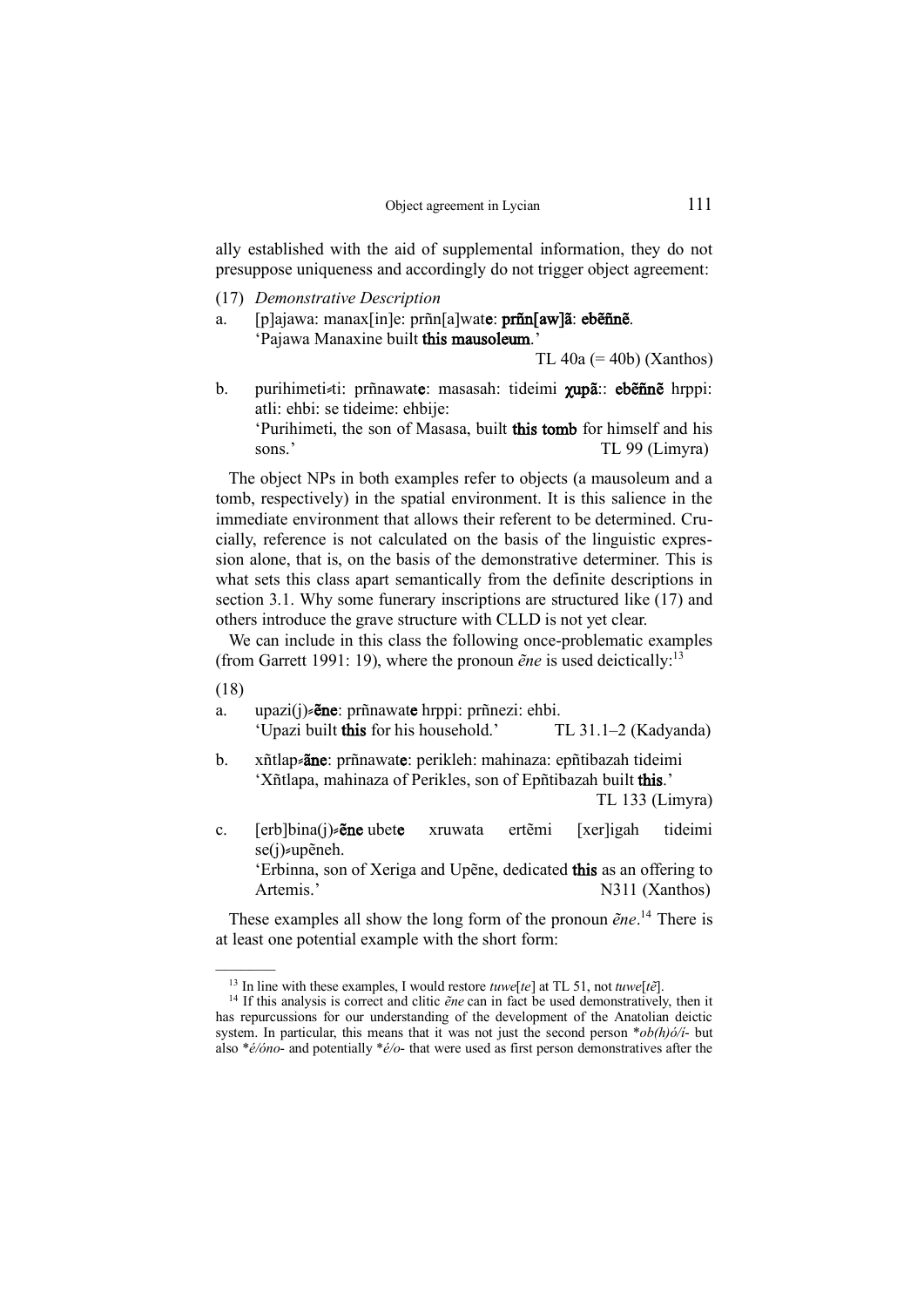(19) *Short deictic form?*

mexisttẽn≠ẽ: ep[i] tuwete: atli: ehbi: sxxulijah: tideimi: sa≠ladi: ehbi: merimawaj[e] petẽnẽneh: tideimi: se tideimi ehbi: sxxulije. 'Mexistte erected this<sup>2</sup> for himself, the child of Sxxulija, for his wife Merimawa, daughter of Petẽnẽneh, and for his child Sxxulija.' TL 27 (Düwer)

It is also possible that the short form here is actually a haplologized version of the long form, i.e. *mexisttẽn*⸗*ẽne* > *mexisttẽn*⸗*ẽ.* 

Garrett (1991: 19-20) offers a diachronic explanation for the failure of the object to trigger nasalization in examples (18): "at some stage of pre-Lycian, a sentence-initial word order Subject + Verb was at least fairly common. As in any archaic Indo-European language, the subject would have been optional and in most cases omitted; the verb would then have been sentence-initial and followed by any clitics. Such sentence-initial verbs followed by the accusative clitic  $*$ *om*  $>$   $\tilde{e}$  were the original locus for the creation of the nasalized preterite. However, in sentences with an overt subject the Wackernagel's Law clitics would have followed the first word and not the verb." What we have above in (18) is then a synchronically unmotivated archaism that reflects the original distribution of the accusative non-neuter pronominal clitic.

But there is synchronic motivation for the examples in (18). It lies in the fact that the clitic pronoun is not being used anaphorically, but rather deictically, to refer to an object in the physical environment, just like example (17). They accordingly do not have an anaphoric reading 'it,' but rather a demonstrative reading 'this.' Given this meaning they pattern just like the noun phrases with *ebẽñnẽ* above. We can contrast this behavior with the resumptive use of the clitic found with clitic leftdislocation structures like the following:

Further motivation for this analysis comes from the fact that Lycian grave inscriptions so often open with the clitic left-dislocation construction:

(20) ebeija: [xr]uwata: m  $\epsilon_i$ ije pijetẽ: wat[aprd]ata: xssadrapa: pa-[rz]a: 'These votive offerings, Wataprdata the Persian satrap gave them here.' TL 40d.1 (Xanthos; Garrett 1992: 203)

loss of \**ko/i*-. See further Melchert (2009: 158), and Goedegebuure (2014) for demonstratives in Hittite.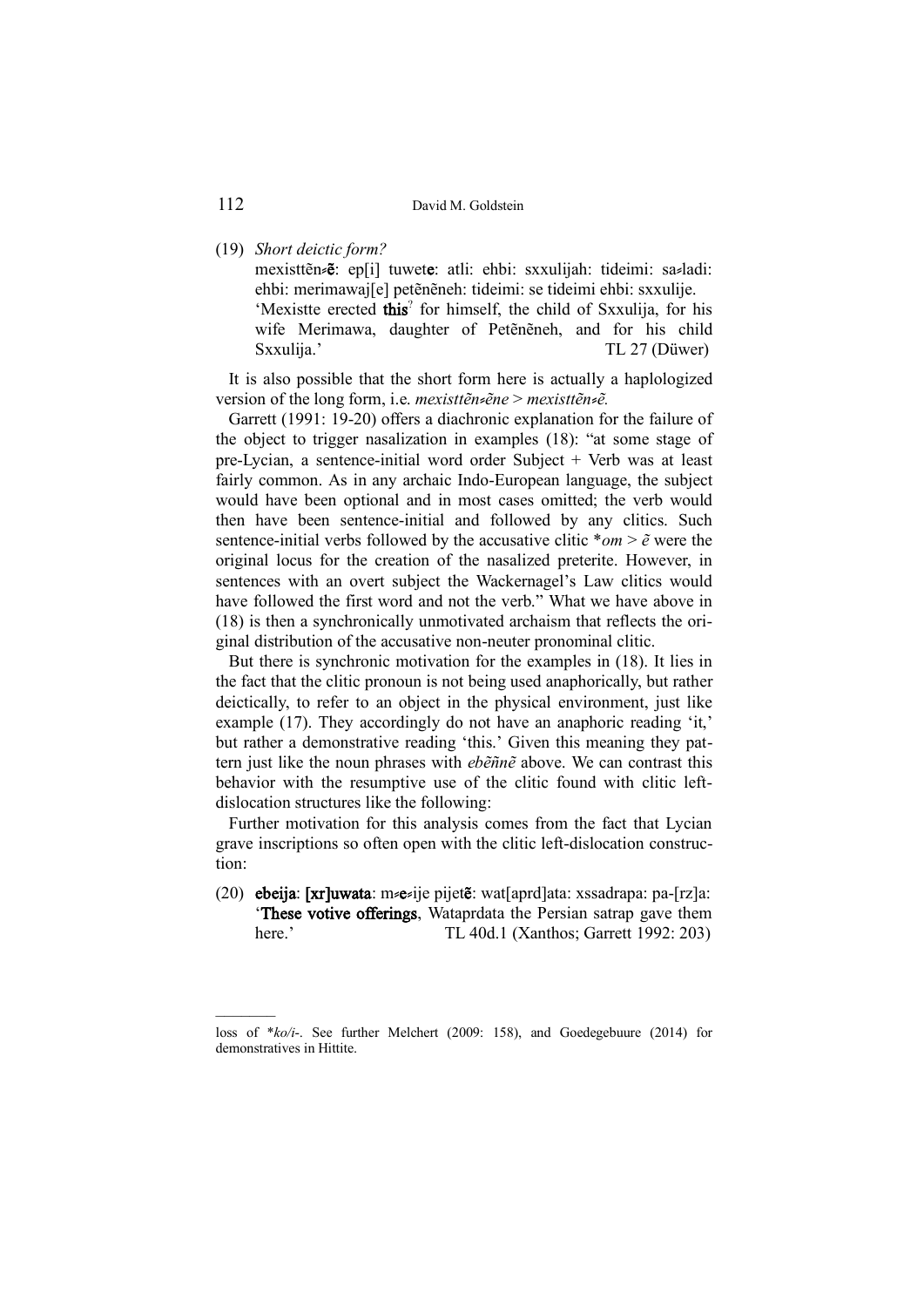Clitic left-dislocation here takes a discourse-new NP and makes it the topic of the sentence. It finds a very close parallel in the English construction that Prince (1997: 4) calls "simplifying dislocation":

(21) It's supposed to be such a great deal. The guy*i*, when he came over and asked if I wanted a route, he*<sup>i</sup>* made it sound so great. Seven dollars a week for hardly any work. And then you find out the guy told you a bunch of lies.

Here left-dislocation dislocation of *the guy* is being used to introduce a new subject, as well as establish this referent as the topic around which the rest of the utterance is built. Lycian clitic left-dislocation serves the same purpose in the building inscriptions.

Before moving on, it is worth noting that the inability of demonstratives to trigger object agreement finds a parallel in the behavior of the Hebrew definiteness marker *et* (the examples are from Danon 2002; cf. Givón 1978):

- (22) *Hebrew Definiteness Marker*
- a. Dan kara sefer. Dan read book 'Dan read a book.'
- b. Dan kara et ha-sefer. Dan read DEF the-book 'Dan read the book.'
- (23) *Definiteness Marker and Demonstrative Determiner*
- a. Dan kara et ha-sefer ha-ze Dan read DEF the-book the-this 'Dan read this book.'
- b. Dan kara sefer ze Dan read book this 'Dan read this book.'

The definiteness marker *et* is licensed with noun phrases accompanied by the definite article *ha* and noun phrases in combination with a definite article and a demonstrative *ha-ze*, but not with noun phrases marked solely by a demonstrative *ze*. This is precisely the pattern that we would have expected from Lycian if it had had a definite article. I leave for future research the question of what lies behind this similarity in the two languages and whether it has anything to do with similarities in the diachrony of *et* and the nasal feature on Lycian verbs (see, e.g., Wilmsen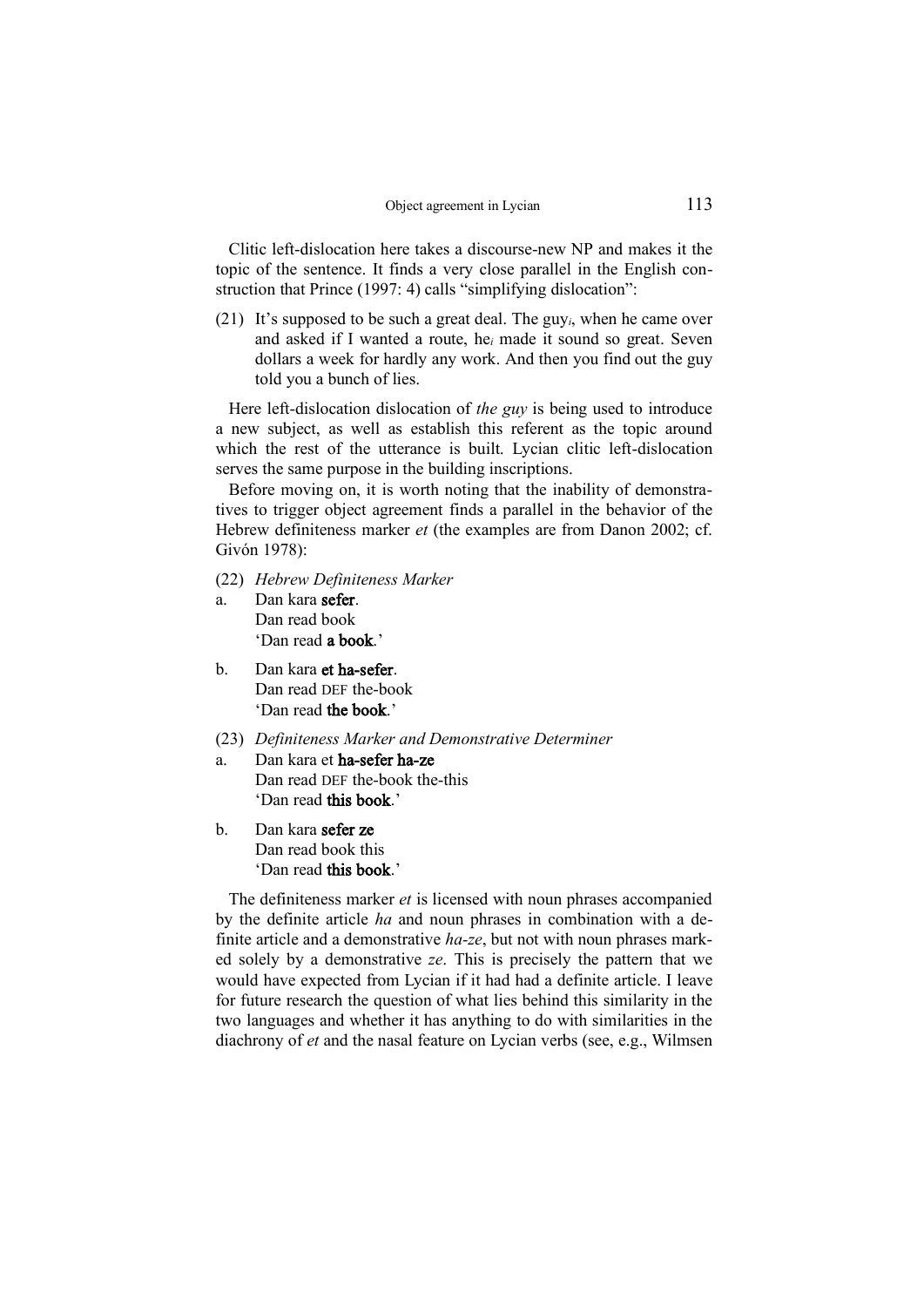2013, who claims that *et* and its cognate originate in oblique personal pronouns).

*4.3 Null Objects* 

The following verbs are transitive, but lack an overt direct object:<sup>15</sup>

- (24) *Object Deletion*
- a. tebursseli: prñnawate: lusñ[tr]e: ẽti wazisse:

'Tebursseli built (a tomb) under the -ship of Lusñtre.'

TL 104a (Limyra)

b. unuwẽmi≠ti prñnawate purihimrbbeseh tideimi hrppi: ladi se tideime.

'Unuwemi, son of Purihimrbbese, built (a tomb) for his wife and children.' TL 62 (Isinda)

c. pizzi ti: prñnawate: ddepñneweh: tideimi: hrppi ladi: ehbi: se tideime

'Pizzi built (this chamber) for his son and and children.'

TL 98 (Limyra)

One might object that these verbs are simply intransitive and for this reason would not be expected to trigger object agreement, but this line of reasoning collides with the semantic interpretation of the inscriptions, which presumably refers to some object in the context. I presume that these examples all have the reading 'built this tomb,' that is, the tomb (or other funerary structure) that has been built is present in the physical environment. On this interpretation, I would classify these examples with the demonstrative descriptions in section 4.2. Alternatively, if there is no object in the context, then the three examples above would simply refer to indefinite objects, i.e., 'a tomb' or 'a chamber.' On either interpretation, object agreement is predicted not to occur.

There is a small class of examples with a nasal vowel before the reflexive marker *ti* but no nasalization on the verb. While others have taken this as the accusative singular clitic  $-\tilde{e}$ , I tentatively suggest that the nominative singular of these names ends in a nasal vowel:

- (25) *Clause-initial PNs ending in a nasal vowel*
- a. °eburehi(j)ẽ≤ ti: prñ[n]awate ..°i..°l.°[h tide]imi .....°addeh tuhes hrpp(i) $\epsilon$ ěni: ehbi: se tuhe ehbije [me $\epsilon$ i(j) $\epsilon$ a]di ti[k]e tihe [z]um̃mẽ m <sup>≠</sup> ĕne itlehi: qañt[i] trmili: h[u]we[dri]

<sup>15</sup> See also TL 104b, 116, 127, 131.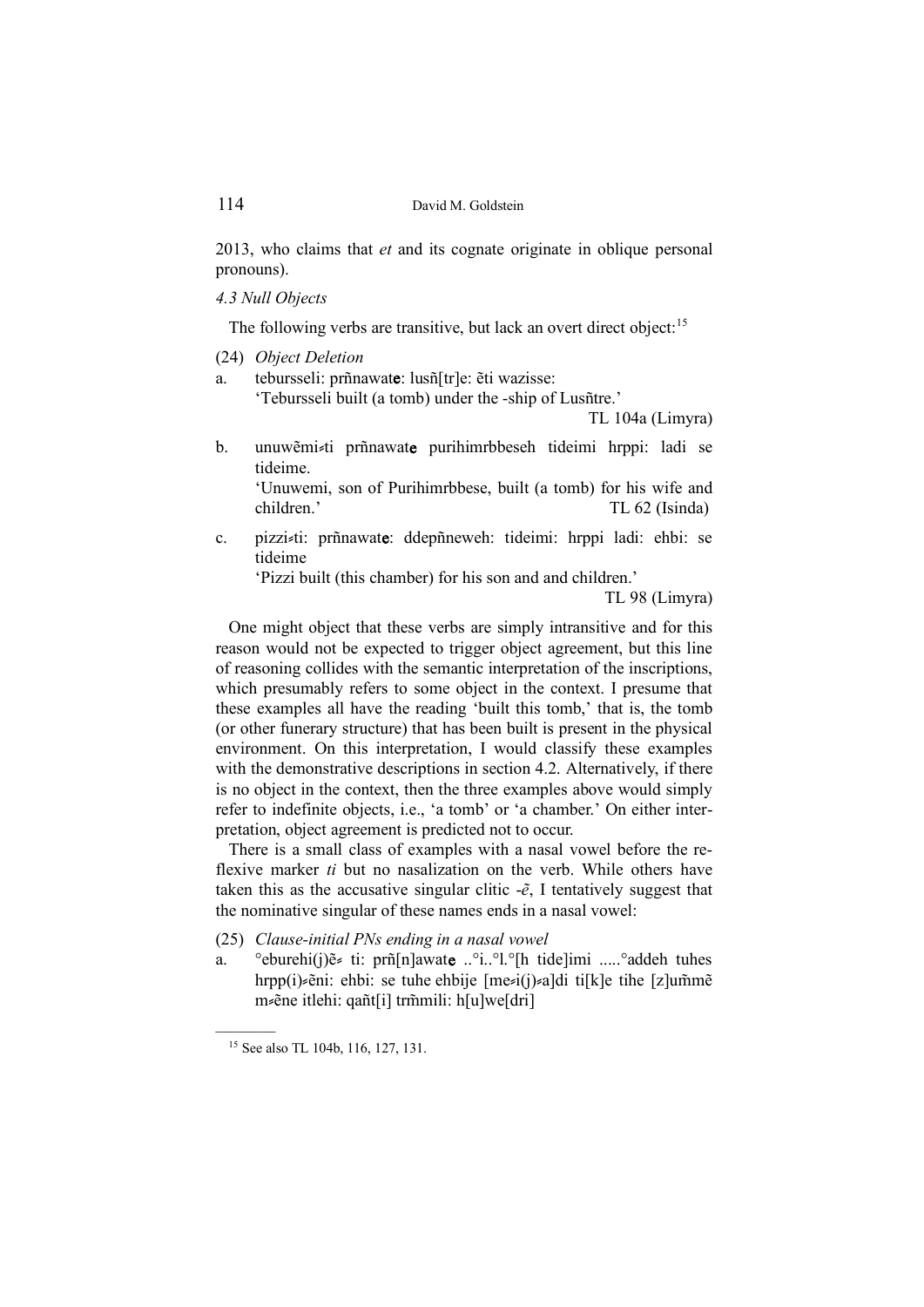'PN son of PN, nephew of PN, built (this tomb) for his mother and his nephews. If anyone does any damage to it, all the Lycian allies will destroy him.' TL 95 (Myra)

b. prddewã zi: prñnawa<sup>[te]</sup>: zãnaza: serm̃maij°... neru°......... °ñne: ...°mãte

'Prddewã the *zãnaza* son of S. built (this tomb)...'

TL 126 (Limyra)

These names would then be deadjectival formations of the *Cato, Catonis* type ('the sly one' from *catus* 'sly, sharp'; see further Bader 1997), as we have in *Xudalijẽ* 'the nimble one' beside *Xudali-*, and *Mutlẽi* 'the mighty one' beside Luvian *muwatalla/i-* 'mighty' (Melchert 2013).

#### **5 Object Agreement is a Main-Clause Phenomenon**

I am aware of no examples of object agreement in a subordinate clause (cf. Miyagawa 2012 on allocutive reduplication of Basque, which is limited to main clauses). In the following examples of subordinate clauses, we would expect nasalization:

(26) *Adjoined Clause with ẽke 'when'*

- a. ěke: trmisniche: xssahrapazate: pigesere: katamlah: tideimi: 'When Pigesere son of Katamla was satrap of Lycia ...'
- b. tebursseli: prñnawate: gasabala: ẽke: ese: perikle: tebete: arttummparã: se mparahe: telezije

'Tebursseli the treasurer? built (this tomb) when Perikles conquered **Arttum** mpara and (his) military fort in Imbros.'

TL104b (Limyra)

- (27) *Adjoined Clause with teri 'when'*
- a. ebẽñnẽ prñnawã: mzeztizprñnawatẽ: ddapssmma: padrm̃mah tid[eimi] hrppi prñnezi: ehbi: urebillaha: trmmisñ: xñtewete ter[i] arttumpara:

'Ddapssmma son of Padrmmah built this mausoleum for his household Urebillaha when Arttum para ruled Lycia.'

TL 11.1–2 (Pinara)

b. trmmisn: ñtepi: xñtawata: apptte teri: 'When (Alexander) took Lycia into his rule' TL 29.9 (Samuels 2009: 282, ex. 9)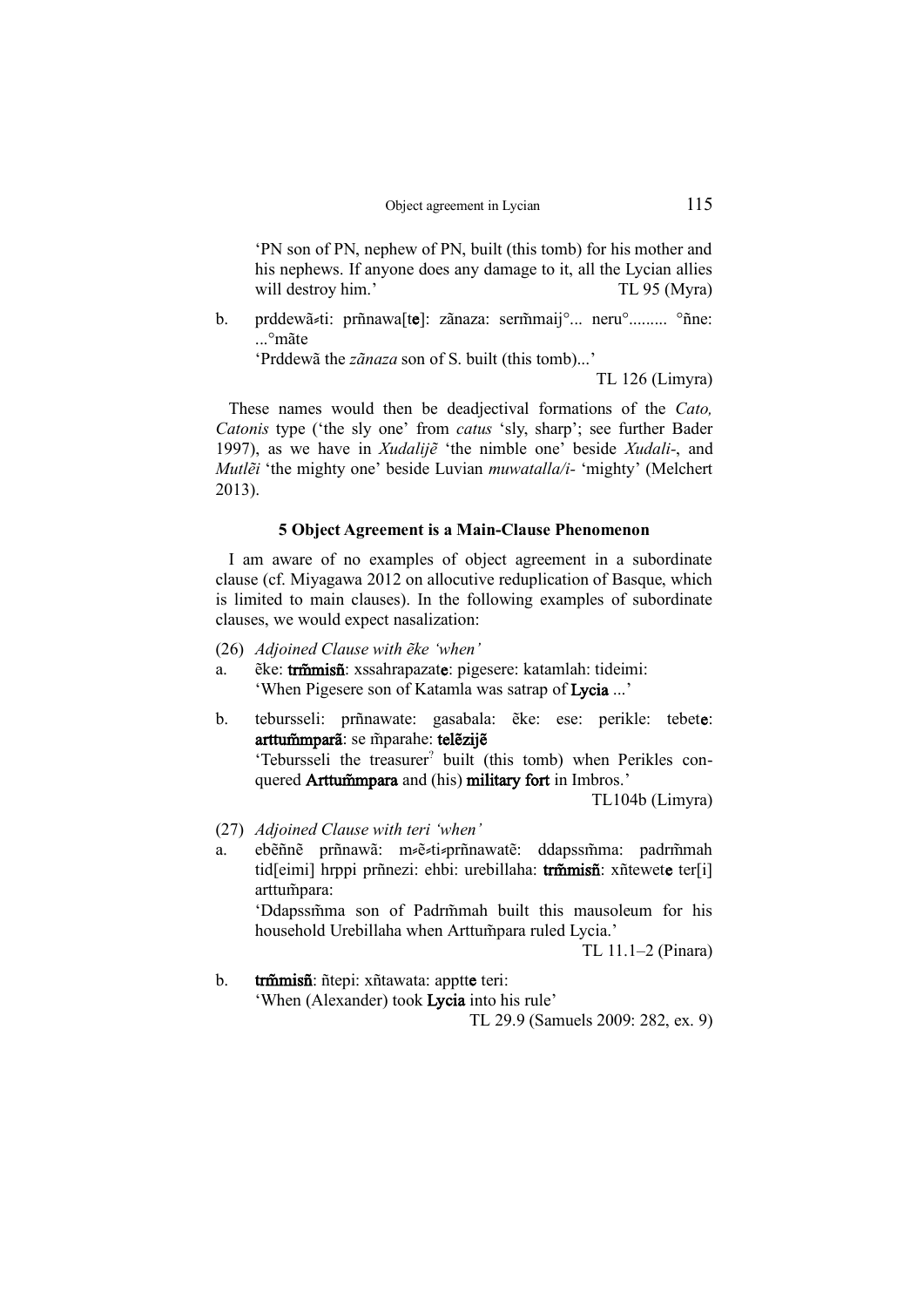As personal names are unique, these examples should pattern like those in example (9) above. The verb in a relative clause also never undergoes object agreement:

- (28) *Relative Clauses*
- a. ebẽñnẽ: xup[ã m⸗]ẽne: prñnawatẽ xlasitini: magabatah: tideimi xali: qehñnite≠ti: ebẽñnẽ: ẽ[nẽ]: arppaxuhe: xñt[aw]ata 'This tomb, Xlasitini the son of Magabata built, who ?-ed this precinct under the rule of Arpaxxu.' N310
- b. ebeli: me sijẽni: xssẽñzija: xñtlapah: tideimi: mutleh: prñnezijehi: prñnawate⸗ti: ñtatã: atli: ehbi: 'Here lies Xssẽñzija son Xñtlapa of the household Mutlẽni, who built the **burial chamber** for himself.' TL 150.1–4 (Rhodiapolis)

The object of the verb in (28a) is a demonstrative description and is not predicted to trigger object agreement in any syntactic environment. In (28b), by contrast, the object of the verb appears to have a definite reading, and therefore should pattern like the examples in (8) above and trigger object agreement. I attribute the absence of object agreement to the syntactic environment.

#### **6 Problematic Data**

A handful of examples present challenges that do not allow them to be readily classified into the above categories. It is not entirely clear what sort of challenges these examples pose because in some cases the texts are not well understood or the construction is too poorly attested:

(29) me≠hñti≠tubed**ẽ**: arus: se(j)≠epewẽtlm̃mẽi: arñnãi: m̃mait**ẽ**: kumezijẽ: θθẽ: xñtawati: xbidẽñni: se(j) arKKazuma: xñtawati:

'The citizenry and perioikoi of Xanthos resolved. They constructed (the<sup>2</sup>) sacred altar to the lord of Kaunos and to king ArKKazuma.' N320.5–9

It appears that *hñti* $\ni$ *tubed* $\tilde{e}$  has a meaning along the lines of 'resolved' or 'agreed.' The first question is why the final segment of *tubedẽ* is nasalized. It seems to be a cataphoric pronoun bound by the subsequent clause that describes the content of what was resolved. The problem here is that the following clause is not embedded; so we do not have a structure comparable to that of embedded relative clauses. Furthermore, the verb of this clause  $\tilde{m}$ *mait* $\tilde{e}$  '(they) constructed' is also in the preterite (and also nasalized, a feature that I will come back to shortly). The past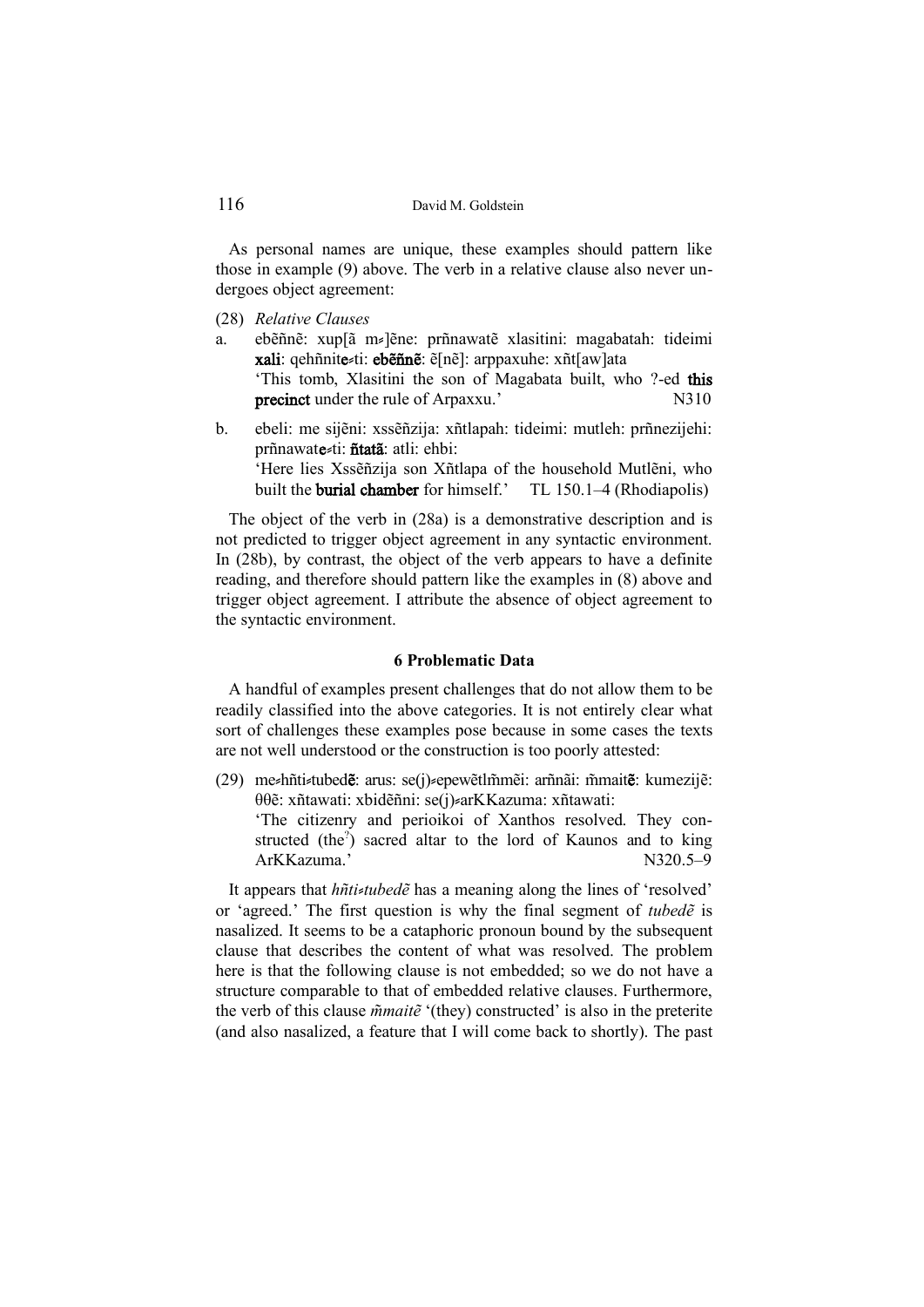tense here is hard to reconcile with a verb meaning 'resolve,' as it is future events that are resolved. It seems easier to interpret both sentences as root clauses, the first of which describes the event of the resolution, and the second that of the building. But on this interpretation there is no reason why *tubedẽ* should be nasalized.

The second issue is the nasalization of  $\tilde{m}$ *mait* $\tilde{e}$  '(they) constructed,' the object of which is *kumezijẽ θθẽ* 'sacred altar.' In the Greek version of the inscription (N320.7), we have just the bare noun βωμόν 'altar.' Prima facie the absence of the definite determiner in the Greek suggests that *kumezijẽ θθẽ* should be read 'a sacred altar.' If we interpret this clause as the object of the preceding clause, then a translation '(they) resolved that they (would) construct a sacred altar...' But as discussed in the previous paragraph it seems that this clause is not embedded. If we interpret it as a root clause, then it would be a past-tense description of their actions: 'They constructed the sacred altar to the lord of Kaunos and to king ArKKazuma'.

In the final example, a noun phrase with a demonstrative triggers nasalization:

#### (30) se⸗i agã: ijase: hrmã: ebẽ:

# 'And I made this temenos in the *ijas*.' TL 149.13 (Rhodiapolis)

The meaning of *ijase* is unclear, so the meaning of the sentence is not entirely understood. What does seem reasonably secure, however, is that the nasalization on the verb *agã* '(I) did' is due to the phrase *hrmã ebẽ*  'this temenos.' On my account, this phrase should be anaphoric (that is, a unique *hrmã* should already be established in the context), as it would have the necessary semantics to trigger object agreement. If it is deictic, then it should not trigger object agreement. The context is still too poorly understood to decide either way. Once the texts are better understood, examples such as this may indicate the necessity for an analysis that incorporates information structure (cf. Dalrymple and Nikolaeva 2011).

### **7 Diachrony**

To sum up my synchronic argument, I have argued that object agreement in Lycian is conditioned by the semantic feature of uniqueness and only occurs in main clauses. The question that I address in this section is how object agreement originated. While the diachrony of this construction is difficult to establish with certainty on account of the paucity of data, at least two things are clear. The first is that this is an inner-Lycian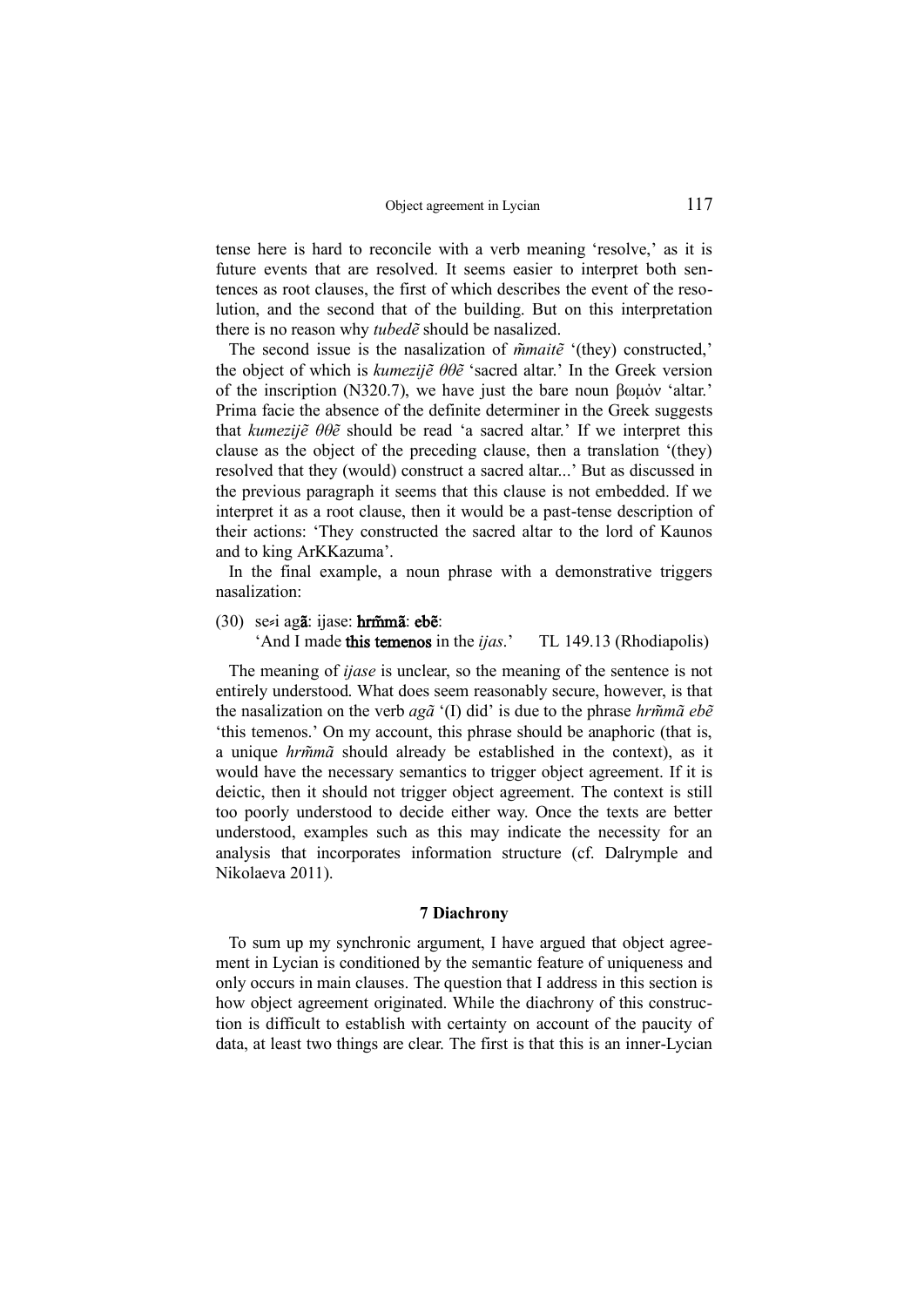development: no other attested Anatolian language exhibits object agreement. Indeed, it is unknown in archaic Indo-European generally (although see Griffith 2011 on Old Irish; within modern Indo-European languages, clitic doubling is an areal feature of the Balkan languages). Second, nasalized preterites result from object incorporation, specifically from the incorporation of the accusative singular common gender pronoun \*⸗*om* after an (originally middle) verbal ending \*-*to*, i.e.  $*(o) \leq om$  > Lyc. *-tẽ*, as argued by Garrett (1991: 17), following a suggestion of Craig Melchert. Similar developments are known from Bantu (Bresnan and Mchombo 1987) and Hungarian (Coppock and Wechsler 2010). The change from a pronominal clitic <sup>\*</sup>≠*om* to a nasal morpheme thus follows the typical grammaticalization trajectory of clitic  $>$  affix (Spencer and Luís 2012: 31–32).

As a pronoun, \**\*om* would have been both anaphoric and definite. On my analysis, the nasalization morpheme that develops from the pronoun has the second property, but not the first. As far as its surface distribution in the clause is concerned. I presume that \**>om* as a second-position clitic was characterized by "host promiscuity" (see Goldstein 2014, 2015). The nasalization affix is, by contrast, restricted to verbs. So the development of object agreement in Lycian comes down to two changes: the loss of anaphoricity of the original pronoun and the loss of host promiscuity. I suggest that these losses are at least in part a consequence of the shift to verb-initial word order.<sup>16</sup>

Wackernagel's Law is a generalization about the surface distribution of enclitics in archaic Indo-European (Wackernagel 1892). In short, the host of an enclitic is required to occupy the left edge of a syntactic constituent (additionally, prosodic constituency can also play a role, as argued by Goldstein 2015 for Greek). So if we assume verb-final word order for Common Anatolian, the host of an object pronoun clitic would have been the first (prosodic?) word of the clause, regardless of its category (in the interest of a simplified exposition I do not offer more precise syntactic information about the constituents involved; I use the category label D for pronouns without taking a stand on the question of whether pronominal clitics are heads or phrases in Lycian):

<sup>&</sup>lt;sup>16</sup> It is also worth considering an exogenous factor, namely contact with Aramaic, which also exhibits differential object marking (see Folmer 1995). Pursuing this hypothesis further would require a detailed investigation of the Aramaic data, which is beyond the scope of this study.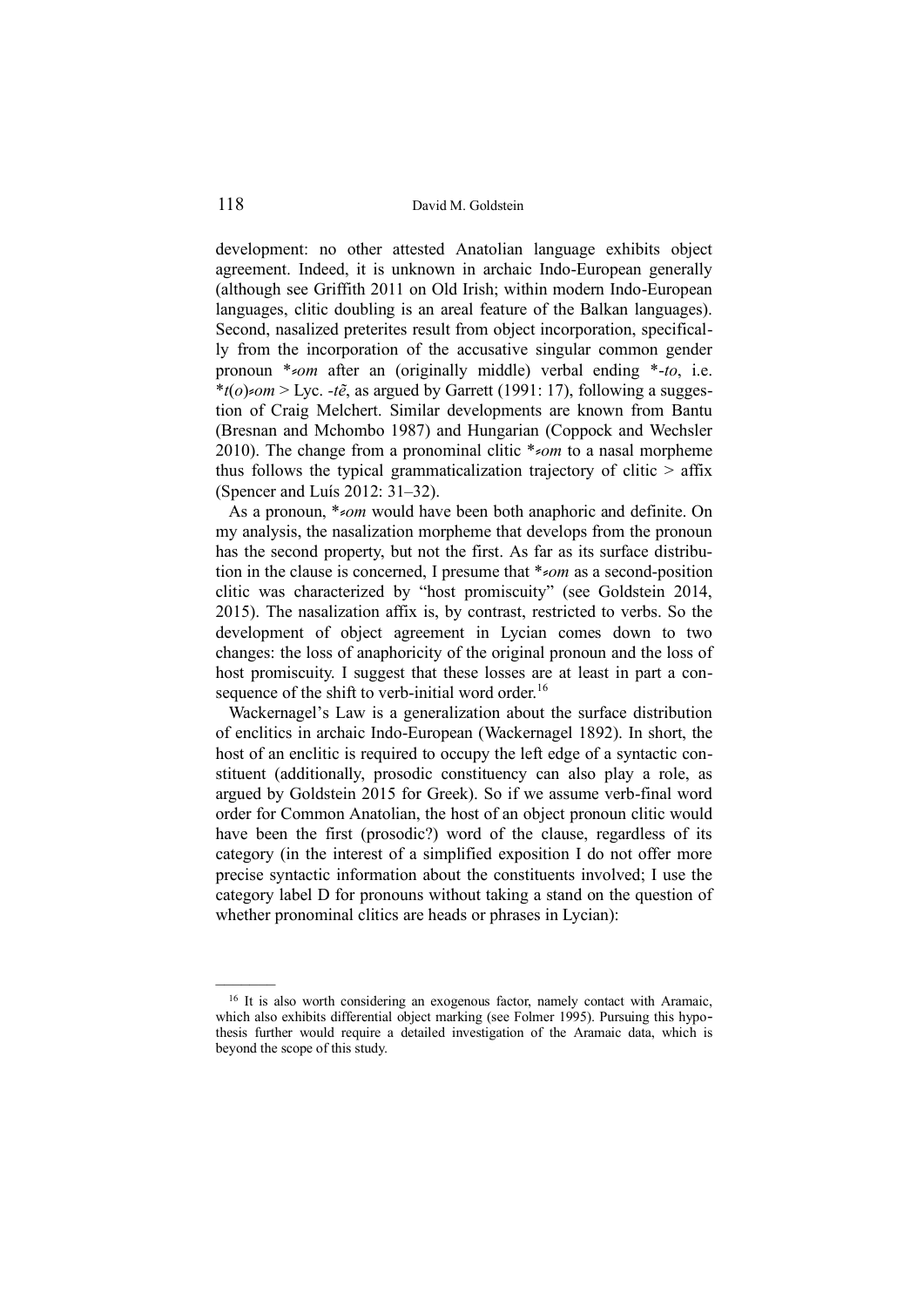- (31) *Host promiscuity*
- a.  $NP_{Subi} \times Do_{bi} V$
- b. ADJ= $D_{Obj} NP_{Subj} V$
- c. ADV $D_{\text{Obj}}$  NP<sub>Subj</sub> V

This is the "host promiscuity" that characterizes Wackernagel clitics. The shift to verb- initial word order<sup>17</sup> would have altered the surface distribution of second-position clitics such that they were predominantly hosted by the verb:

 $(32)$  V=D<sub>Obj</sub> NP<sub>Subj</sub>

Given the presumed frequency of this pattern and the close semantic and syntactic relationship between the verb and the object, this surface pattern could have been reanalyzed as requiring the verb to host the object pronominal clitic. This loss of host-promiscuity was not an across-the-board change, but rather one that specifically targeted the object pronominal clitic. As our texts amply demonstrate, Lycian still has host-promiscuous second-position pronominal clitics. I would suggest that the change is restricted to \**\*om* because there was a stage of clitic doubling that involved exclusively this pronoun. Clitic doubling refers to a construction such as the following in which an object pronominal clitic occurs with a full nominal object:

(33) *Clitic doubling*  $V_zD_{Obj}NP_{Subi}NP_{Obj}$ 

–––––––

Typically object clitics function as arguments of the verb and accordingly block the presence of full objects. Here, however, the clitic pronoun coreferences the full object, and is therefore not anaphoric. Evidence for this stage perhaps comes from the following example, in which nasalization is blocked by the fact that *ẽ* is hosted by the verb:

(34) [pijet]e $\epsilon$ ñn  $\epsilon$ ë pixe[s]ere kat[amla]h arñna se tlawa se p[inale] se xadawãti

'Pixsere (son) of Katamla gave it to Xanthos and Tlos and Pinara and Kadyanda.' TL 45.1–3 (Xanthos)

On the assumption that the text is sound (and that ≠*ñn*≠ $\tilde{e}$  is not an error for *ẽne*), *ñn* is a dative pronominal clitic and *ẽ* the common gender ac-

 $17$  How this shift took place is not yet clear, but as already suggested by Garrett (1994: 39–40) topicalization looks like it had a hand in the change to V-initial syntax. I am not persuaded by the claim of Kloekhorst (2011) (repeated in Kloekhorst 2013: 151) that Lycian has a basic SVO word order.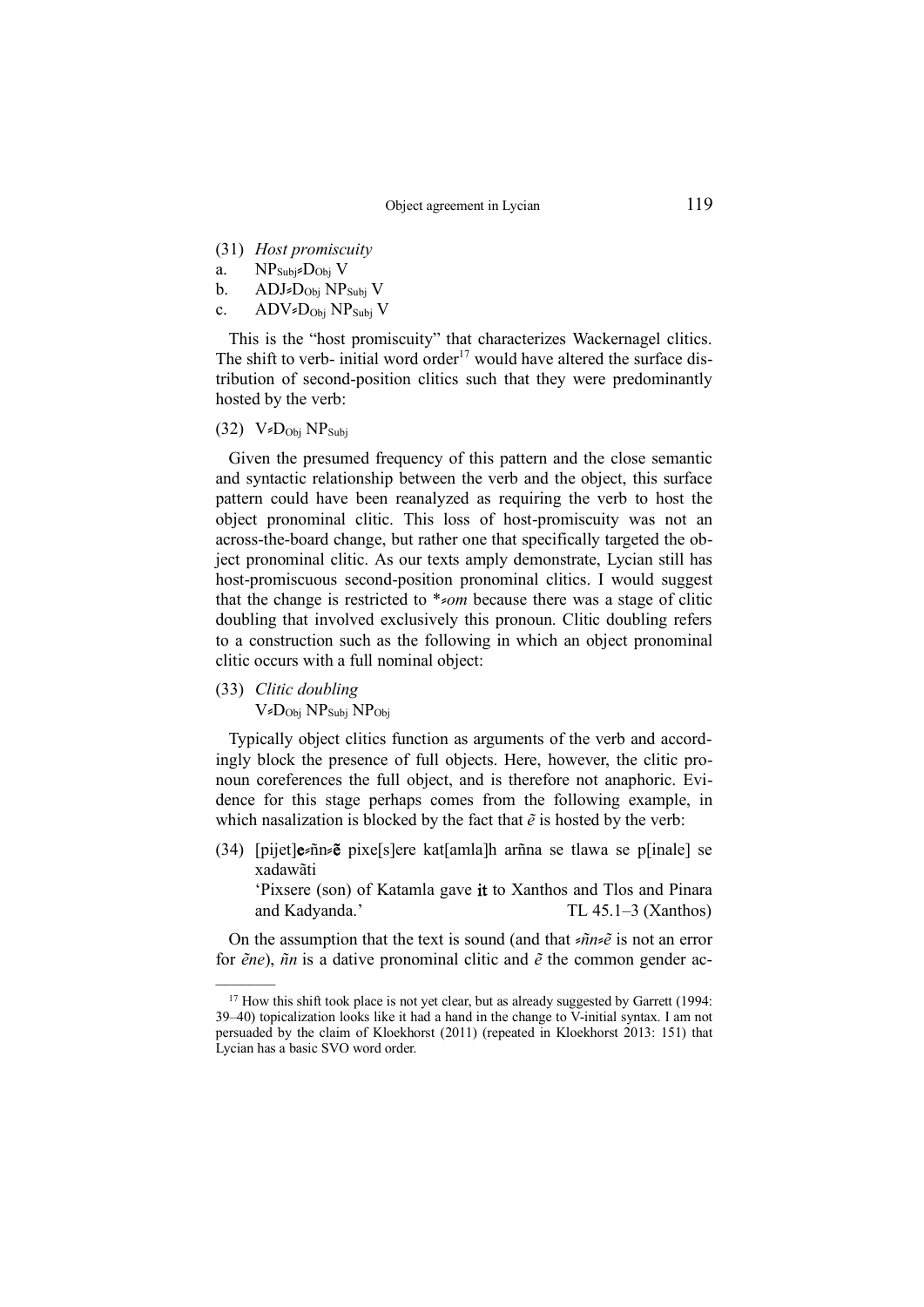cusative singular. As *ẽ* has unique reference, we would expect [*pijet*]*e* to exhibit nasalization. Here I would argue that nasalization does not occur because the verb is the host of the clitic. If Lycian nasalization is the continuation of a clitic doubling construction such as (33), what we have in (34) is a holdover from this stage. In the clitic-doubling construction, a clitic on the verb would have cross-referenced a full noun phrase. It would have never cross-referenced another clitic, as both would have been hosted by the verb. Once the reduction to nasalization took place, then it became possible for a pronominal clitic and the nasal morpheme to co-occur, as the latter was no longer a clitic. A verb could evidently not both host a pronominal clitic and have a nasalized ending. One wonders in fact if clause-initial *me* developed as a reponse to this constraint: it provides a host for second-position clitics that is not the verb.

To summarize, the historical steps would be as follows: loss of host promiscuity > rise of clitic doubling > Lycian nasalization construction. Even if this is more or less an accurate description of the historical process, there remains of course the big question of how (33) came to be a licit structure.<sup>18</sup> One possibility is that this is the product of phonetic reduction. With the loss of the nasal consonant on \*<sub></sub> $\epsilon$ *om*, its gender and case features would have been less clear (cf. Garrett 1991: 26). Loss of host promiscuity may have also contributed to the latter. That is, the position of the pronoun after the verb may have come to indicate to its object status, as opposed to its form. With the loss of these two features, that leaves the feature of number. On my analysis, this is essentially the feature that lives on in nasalized verb forms.

### **8 Conclusion and Outlook**

I have argued that the distribution of the Lycian oral and nasal preterite endings is conditioned not by the status of the object, but rather by the semantics of the object NP, and specifically by the property of uniqueness. It is this feature that is responsible for the following distribution of the nasalized preterite:

<sup>&</sup>lt;sup>18</sup> One possibility is that clitic doubling arose from a CLLD construction (cf. Marcantonio 1985, Bresnan and Mchombo 1987: 777, Dalrymple and Nikolaeva 2011: 207–215), i.e.  $NP<sub>Obj</sub> V<sub>z</sub>om NP<sub>Subi</sub>$ . The  $NP<sub>Obj</sub>$  would be preposed and resumed by the ⸗*om*. This pattern could either have been reanalyzed as not involving leftdislocation/preposing or simply extended to contexts without a preposed object. It is not clear how old CLLD within Lycian is, however.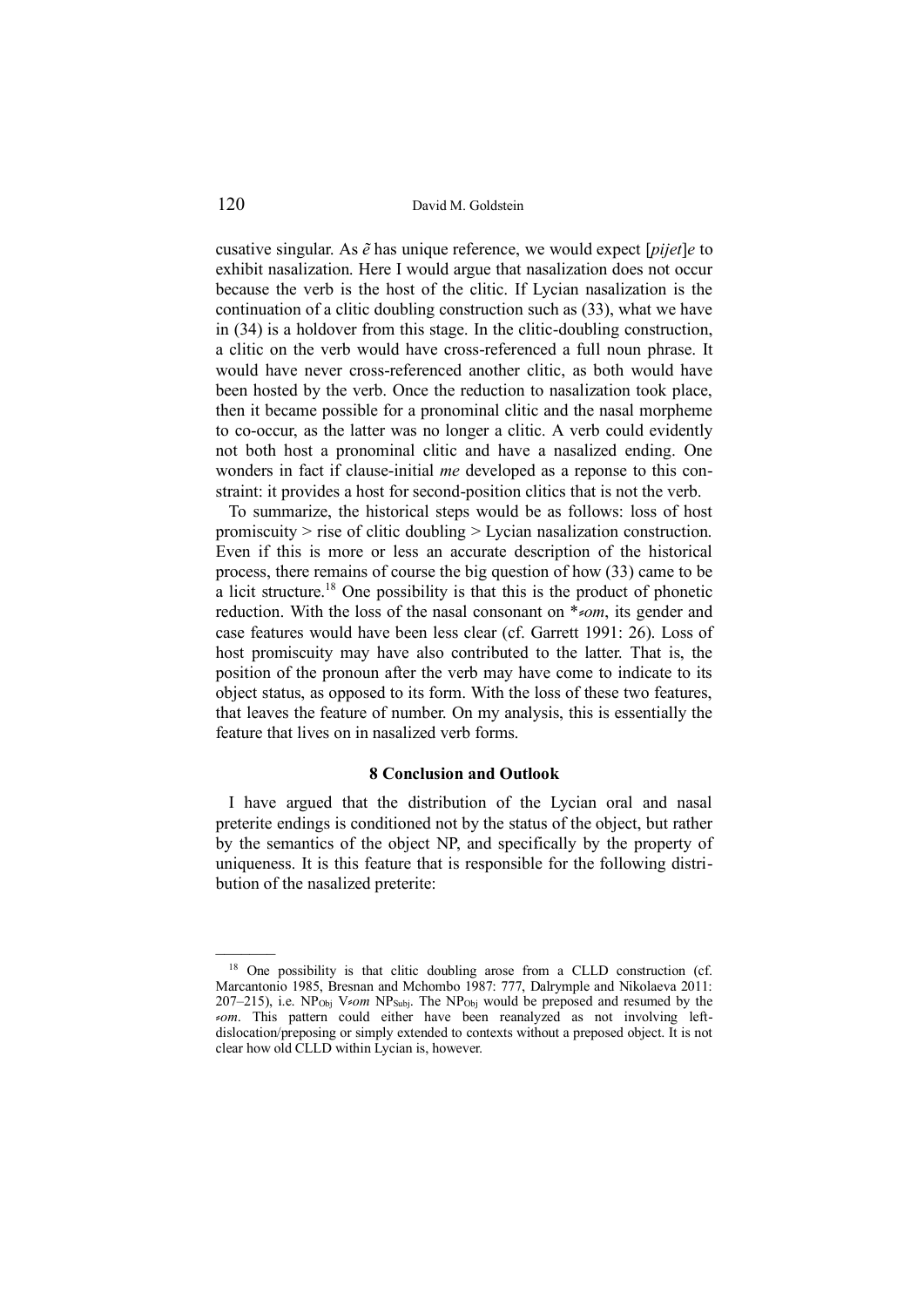| Nasal Vowel                          | Oral Vowel                 |
|--------------------------------------|----------------------------|
| Anaphoric Pronoun                    | Indefinite NPs             |
| Proper Noun                          | Demonstrative Descriptions |
| Definite NP                          |                            |
| Embedded Determinate Relative Clause |                            |
| Complement Clause?                   |                            |

#### Table 1: Oral-Nasal Distribution

How exactly Lycian acquired object agreement remains an open question, but verb-initial syntax appears to have played a crucial role.

#### *References*

- Abbott, Barbara. 1999. "Support for a unique theory of definite descriptions." In *Proceedings from Semantics and Linguistic Theory 9,* edited by Tanya Matthews and Devon Strolovitch, 1–15. Ithaca: CLC Publications.
- —. 2008. "Issues in the semantics and pragmatics of definite descriptions in English." In *Reference: Interdisciplinary perspectives,* edited by Jeanette K. Gundel and Nancy Hedberg, 61–72. Oxford University Press.
- Aissen, Judith. 2003. "Different object marking: Iconicity vs. economy." *Natural Language & Linguistic Theory* 21:435–483.
- Bader, François. 1997. "Déterminations nominales." In *Berthold Delbrück y la sintaxis indoeuropea hoy,* edited by Emilio Crespo and José-Luis Garcı́a-Ramón, 1–26. Wiesbaden: Reichert.
- Birner, Betty J., and Gregory Ward. 1994. "Uniqueness, familiarity, and the definite article in English." In *Proceedings of the 20th annual meeting of the Berkeley Linguistics Society,* edited by Susanne Gahl, Andy Dolby, and Christopher Johnson, 93– 102. Berkeley: Berkeley Linguistics Society.
- Bossong, Georg. 1983–1984. "Animacy and markedness in Universal Grammar." *Glossologia* 2–3:7–20.
- —. 1985. *Empirische Universalienforschung: Differentielle Objektmarkierung in den neuiranischen Sprachen.* Tübingen: Narr.
- —. 1991. "Differential object marking in Romance and beyond." In *New analyses in Romance linguistics,* edited by Dieter Wanner and Douglas A. Kibbee, 143–170. Amsterdam: John Benjamins.
- Bresnan, Joan, and Sam A. Mchombo. 1987. "Topic, pronoun, and agreement in Chicheŵa." *Language* 63:741–782.
- Cinque, Guglielmo. 1990. *Types of A-bar dependencies.* Cambridge, MA: MIT Press.
- Coghill, Eleanor. 2014. "Different object marking in Neo-Aramaic." *Linguistics* 52:335– 364.
- Comrie, Bernard. 1989. *Language universals and linguistic typology: Syntax and morphology.* 2nd ed. Chicago: University of Chicago Press.
- Coppock, Elizabeth, and Stephen Wechsler. 2010. "Less-travelled paths from pronoun to agreement: The case of the Uralic objective conjugations." In *Proceedings of the*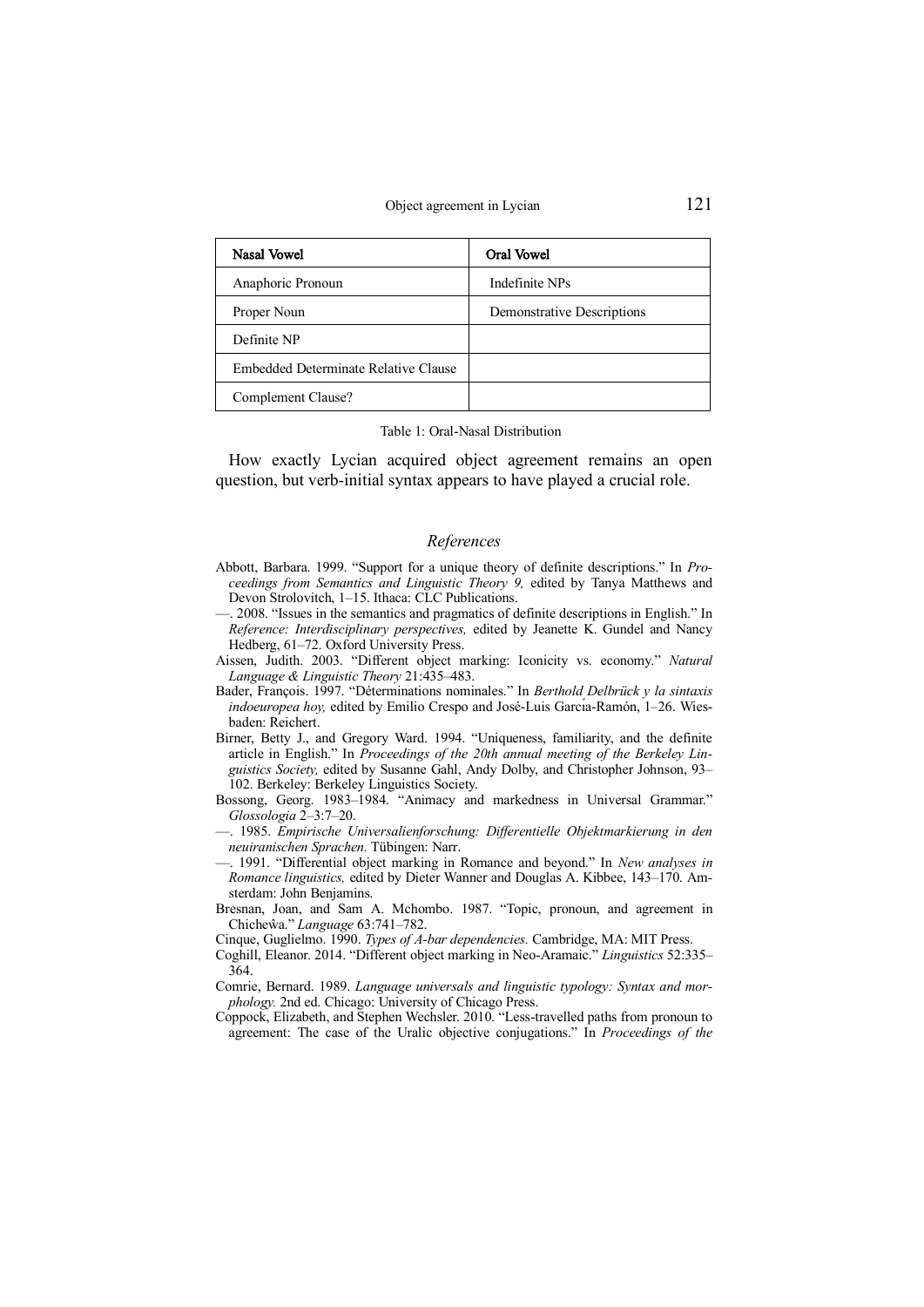*LFG10 conference,* edited by Miriam Butt and Tracy Holloway King, 165–185. Stanford: Center for the Study of Language and Information.

- Croft, William. 1990. *Typology and universals.* 2nd ed. Cambridge: Cambridge University Press.
- Dalrymple, Mary, and Irina Nikolaeva. 2011. *Objects and information structure.* Cambridge: Cambridge University Press.
- Danon, Gabi. 2002. "The Hebrew object marker and semantic type." In *Proceedings of The Israel Association for Theoretical Linguistics,* edited by Yehuda Falk, vol. 17. Jerusalem: Israel Association for Theoretical Linguistics.
- Diessel, Holger. 1999. *Demonstratives: Form, function, and grammaticalization.*  Amsterdam: John Benjamins.
- Folmer, Margaretha L. 1995. *The Aramaic language in the Achaemenid period: A study in linguistic variation.* Leuven: Peeters.
- Fuß, Eric. 2005. *The rise of agreement: A formal approach to the syntax and grammaticalization of verbal inflection.* Amsterdam: John Benjamins.
- Garrett, Andrew J. 1991. "The Lycian nasalized preterite." *Münchener Studien zur Sprachwissenschaft* 52:15–26.

—. 1992. "Topics in Lycian syntax." *Historische Sprachforschung* 105:201–212.

- —. 1994. "Relative clause syntax in Lycian and Hittite." *Die Sprache* 36:29–69.
- Givón, Talmy. 1978. "Definiteness and referentiality." In *Universals of human language,* edited by Joseph H. Greenberg, 4:291–330. Stanford: Stanford University Press.
- Goedegebuure, Petra M. 2014. *The Hittite demonstratives: Studies in deixis, topics and focus.* Wiesbaden: Harrassowitz.
- Goldstein, David M. 2014. "Wackernagel's law I." In *Encyclopedia of ancient Greek language and linguistics,* edited by Georgios K. Giannakis, vol. 3: P–Z, 508–513. Leiden: Brill.

—. 2015. *Classical Greek syntax: Wackernagel's Law in Herodotus.* Leiden: Brill.

- Gonda, Jan. 1959. *Four studies in the language of the Veda.* s'Gravenhage: Mouton.
- Griffith, Aaron. 2011. "Old Irish pronouns: Agreement affixes vs. clitic arguments." In *Formal approaches to Celtic linguistics,* edited by Andrew Carnie, 65–94. Newcastle upon Tyne: Cambridge Scholars Publishing.
- Hawkins, John A. 1978. *Definiteness and indefiniteness: A study in reference and grammaticality.* London: Croom Helm.
- —. 1991. "On (in)definite articles: Implicatures and (un)grammaticality prediction." *Journal of Linguistics* 27:405–442.
- Hawthorne, John, and David Manley. 2015. *The reference book.* Oxford: Oxford University Press.
- Heim, Irene. 1991. "Artikel und Definitheit." In *Semantik: Ein internationales Handbuch der zeitgenössischen Forschung / An international handbook of contemporary research,* edited by Arnim von Stechow and Dieter Wunderlich, 487–535. Berlin: de Gruyter.
- —. 2011. "Definiteness and indefiniteness." In *Semantics: An international handbook of natural language meaning,* edited by Klaus von Heusinger, Claudia Maienborn, and Paul Portner, 2:996–1025. Berlin: de Gruyter.
- Imbert, Jacques. 1898. "De quelques inscriptions lyciennes." *Mémoires de la Société de linguistique de Paris* 10:207–227.

Kadmon, Nirit. 2001. *Formal pragmatics: Semantics, pragmatics, presupposition, and focus.* Oxford: Blackwell.

Kallulli, Dalina, and Liliane Tasmowski, eds. 2008. *Clitic doubling in the Balkan languages.* Amsterdam: John Benjamins.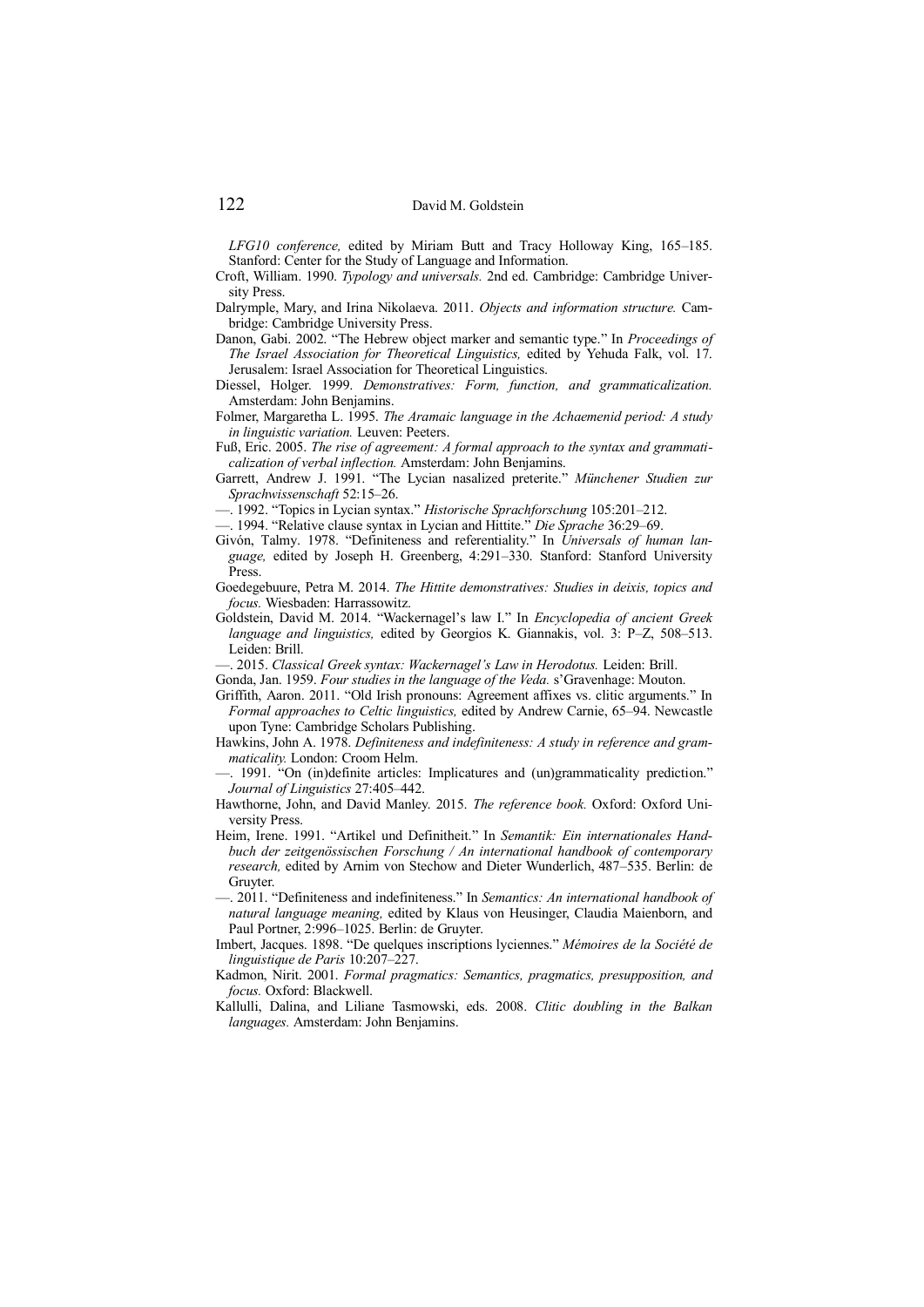- Kloekhorst, Alwin. 2011. "The opening formula of Lycian funerary inscriptions: *mẽti* vs. *mẽne*." *Journal of Near Eastern Studies* 70:13–23.
- Kloekhorst, Alwin. 2013. "Ликийский язык [The Lycian language]." In *Языки мира: реликтовые индоевропейские языки Передней и Центральной Азии* [*Languages of the world: Relict Indo-European languages of western and central Asia*]*,* edited by Yuri B. Koryakov and Andrej A. Kibrik, 131–154. Москва: Academia.
- Kramer, Ruth. 2012. "Differentiating agreement and doubled clitics: Object markers in Amharic." In *Selected proceedings of the 41st annual Conference on African Linguistics: African languages in contact,* edited by Bruce Connell and Nicholas Rolle, 60–70. Somerville, MA: Cascadilla Press.
- —. 2014. "Clitic doubling or object agreement: The view from Amharic." *Natural Language and Linguistic Theory* 32:593–634.
- Krisch, Thomas. 1997. "Berthold Delbrücks Arbeiten zur Wortstellung aus heutiger Sicht." In *Berthold Delbrück y la sintaxis indoeuropea hoy,* edited by Emilio Crespo and José-Luis Garcı́a-Ramón, 283–309. Wiesbaden: Reichert.
- Link, Godehard. 1983. "The logical analysis of plurals and mass terms: A lattice-theoretic approach." In *Meaning, use and interpretability of language,* edited by Rainer Bauerle, Christoph Schwarze, and Arnim von Stechow, 302–323. Berlin: de Gruyter. Lyons, Christopher. 1999. *Definiteness.* Cambridge: Cambridge University Press.
- Marcantonio, Angela. 1985. "On the definite vs. indefinite conjugation in Hungarian: A typological and diachronic analysis." *Acta Linguistica Academiae Scientiarum Hungaricae* 35:267–298.
- McCone, Kim R. 1979. "The diachronic possibilities of the Indo-European 'amplified' sentence: A case study from Anatolian." In *Studies in diachronic, synchronic, and typological linguistics: Festschrift for Oswald Szemerényi on the occasion of his 65th birthday,* edited by Bela Brogyanyi, 467–487. Amsterdam: John Benjamins.
- —. 1997. "Delbrück's model of PIE word order and the Celtic evidence." In *Berthold Delbrück y la sintaxis indoeuropea hoy,* edited by Emilio Crespo and José-Luis García-Ramón, 363–396. Wiesbaden: Reichert.
- Melchert, H. Craig. 2009. "Deictic pronouns in Anatolian." In *East and west: Papers in Indo-European studies,* edited by Kazuhiko Yoshida and Brent Vine, 151–161. Bremen: Ute Hempen.
- 2013. "Naming practices in second and first millennium western Anatolian." In *Personal names in ancient Anatolia,* edited by Robert Parker, 31–49. Oxford: Oxford University Press.
- Miyagawa, Shigeru. 2012. "Agreements that occur mainly in the main clause." In *Main clause phenomena: New horizons,* edited by Lobke Aelbrecht, Liliane Haegeman, and Rachel Nye, 79–112. Amsterdam: John Benjamins.
- Preminger, Omer. 2009. "Breaking agreements: Distinguishing agreement and clitic doubling by their failures." *Linguistic Inquiry* 40:619–666.
- Prince, Ellen F. 1997. "On the functions of left-dislocation in English discourse." In *Directions in functional linguistics,* edited by Akio Kamio, 117–144. Amsterdam: John Benjamins.
- Rizzi, Luigi. 1997. "The fine structure of the left periphery." In *Elements of grammar: Handbook of Generative Grammar,* edited by Lillian Haegeman, 281–338. Dordrecht: Kluwer.
- Roberts, Craige. 2002. "Demonstratives as definites." In *Information sharing: Reference and presupposition in language generation and interpretation,* edited by Kees van Deemter and Rodger Kibble, 89–196. Stanford: Center for the Study of Language and Information.

Russell, Bertrand. 1905. "On denoting." *Mind* 14:479–493.